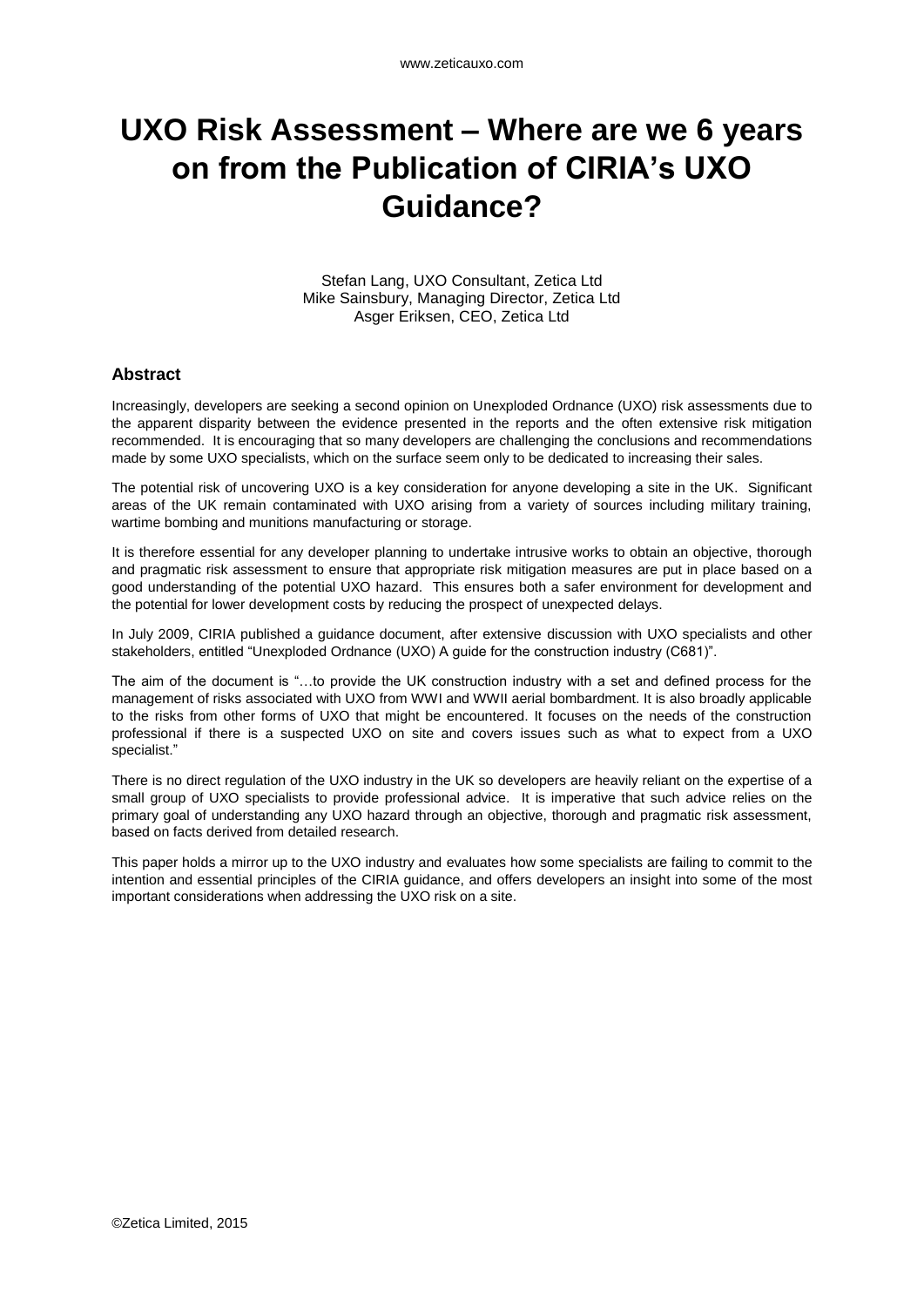## **Contents**

#### **Figures & Plates**

| Figure 1 | Comparison extracts of bomb census map and local authority bomb map        |
|----------|----------------------------------------------------------------------------|
| Figure 2 | Extract from the London Bomb Damage Map                                    |
|          |                                                                            |
| Plate 1  | Example of detailed local authority bombing records                        |
| Plate 2  | Comparison of sourced aerial photograph of airfield and Google Earth image |
| Plate 3  | Comparison of censored and non-censored WWII aerial photographs            |
| Plate 4  | Example of an unrecorded military training area in rural parkland          |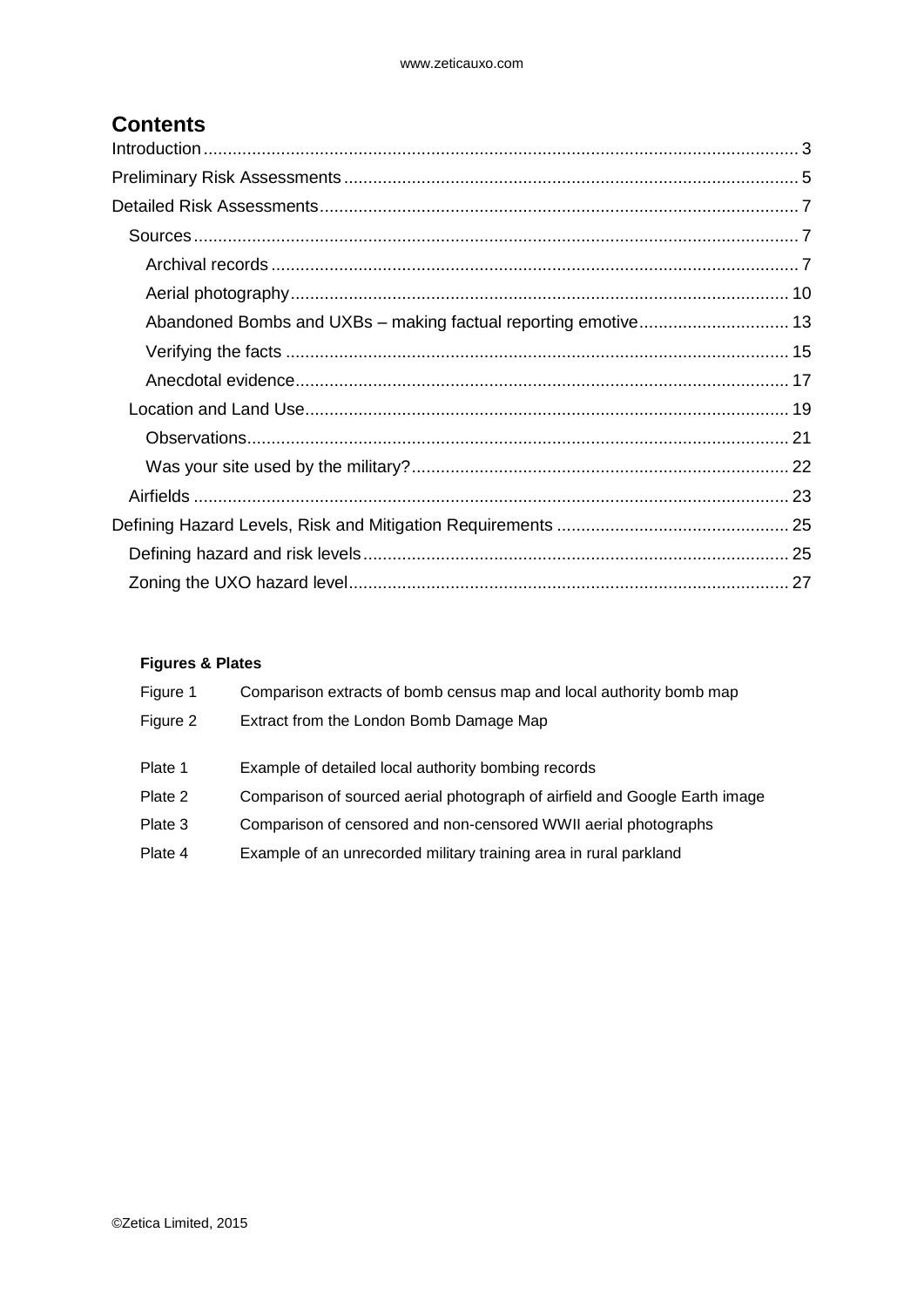## <span id="page-2-0"></span>**Introduction**

Given the UK's recent military history, including being bombed during two World Wars, one consideration any developer must take into account when developing a site is the potential for Unexploded Ordnance (UXO) to be present. This requires the developer to take all reasonable steps to ensure the safety of site workers and end users, the cost for which needs to be balanced with the commercial realities of developing a site. As such, the importance of a detailed risk assessment to accurately define the potential for a UXO hazard to be present on a site is paramount.

UXO risk assessments should be characterised by thorough research and considered interpretation to ensure that fair and reasonable conclusions and recommendations are made.

For years developers have had to rely on varying advice from a handful of UXO specialists typified by an apparent agenda to use the emotive issue of UXO to generate further business no matter what facts are presented.

Developers and other project stakeholders looked to the UK's Construction Industry Research and Information Association (CIRIA) to bring together experts from the UXO industry to listen to their concerns, with an aim to develop guidance for the management of UXO hazards within construction.

In 2009 CIRIA published guidance entitled "Unexploded Ordnance (UXO) A guide for the construction industry (C681)". In the absence of any formal direct regulation of the UXO industry in construction, the CIRIA guidance provides an excellent foundation on which to provide a consistent and professional approach to addressing a potential UXO hazard on a site.

Adopting its recommended approach, a UXO specialist should be able to provide a confident assessment of the likely UXO hazard level and provide a robust and pragmatic risk assessment based on thorough research, removing the requirement to err on the side of caution.

Unfortunately, such an approach is rare in the industry. Some assessments are seemingly more concerned with recommending extensive follow-on work than properly assessing whether a UXO hazard is likely to be present, therefore failing to provide a fair reflection of the potential UXO risk on a site.

Whilst paying lip service to CIRIA guidance, several UXO specialists in reality ignore best practice and muddy the waters of the risk assessment process so that developers are often confused about the best course of risk mitigation to take.

This is not only detrimental to the developer but to the UXO industry as a whole, with some UXO specialists apparently willing to exploit their reputations as 'experts' as a means of generating income.

Developers may soon tire of risk assessments, potentially leading to a 'cry wolf' situation where the risks are ignored to get their projects delivered, potentially leading to disaster.

A well-executed risk assessment can help to formulate investigation work, targeting specific areas of potential UXO hazard, culminating in a cost effective and focused investigation, with little adverse effect on the feasibility of the development.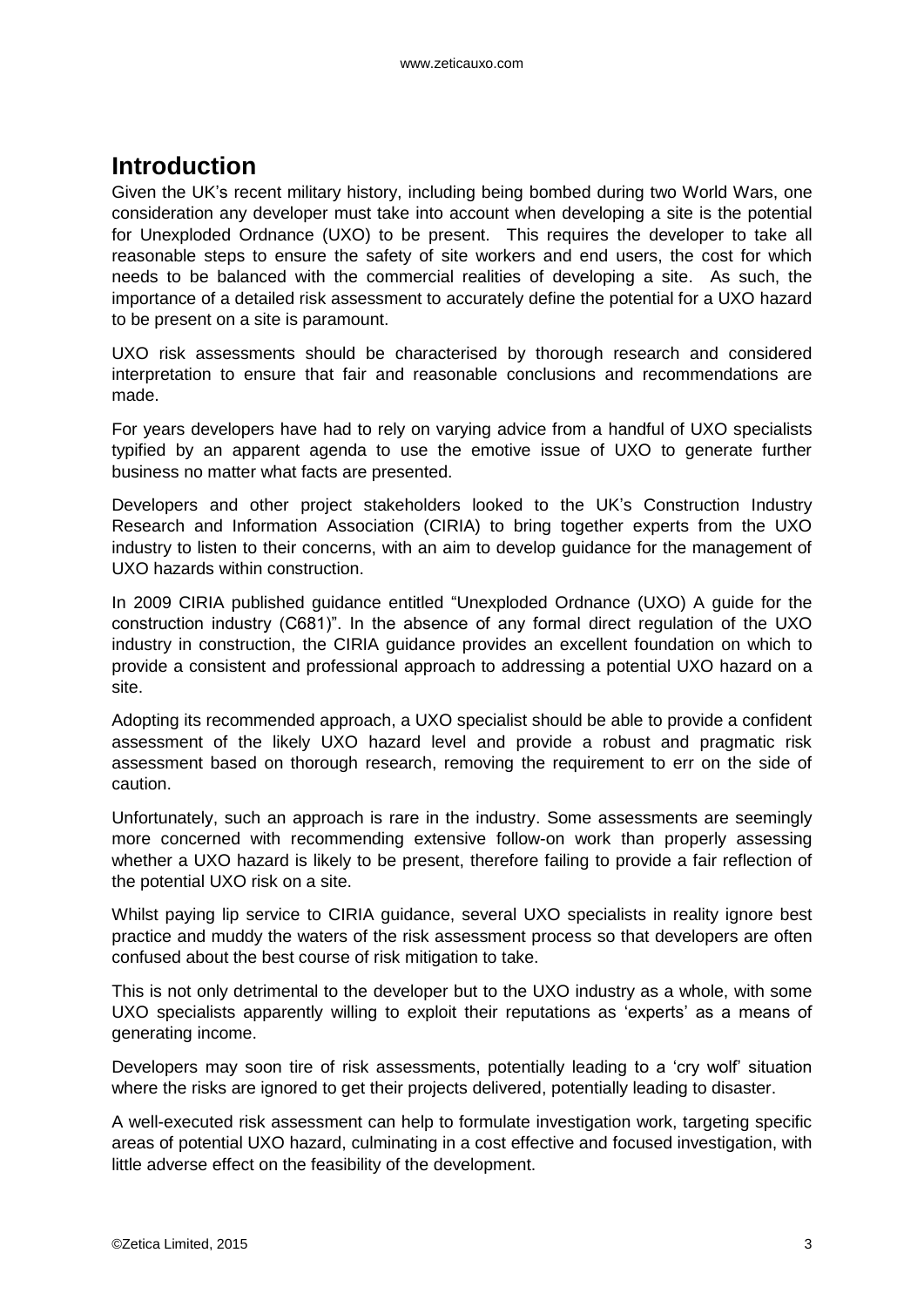A poorly-executed risk assessment can mislead and guide a client to over-expenditure, create an unsafe site environment due to an inadequate understanding of the real UXO hazard, and put the commercial feasibility of the development at risk.

This paper analyses the commercial value of thorough risk assessments as advocated by the CIRIA guidance, citing examples from recent projects to demonstrate where good industry practice could have prevented the wildly divergent and unhelpful conclusions and advice that are more commonly offered.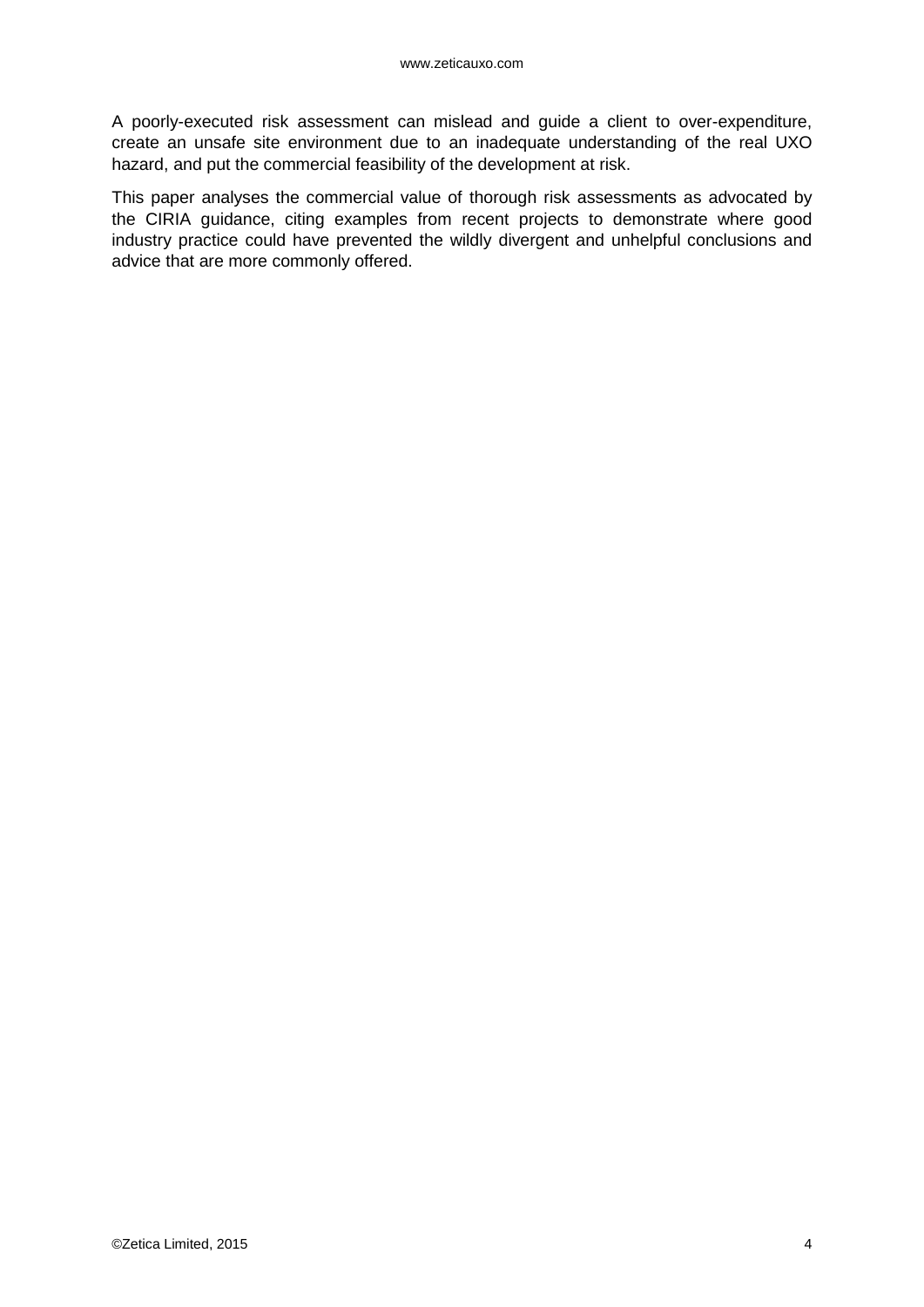# <span id="page-4-0"></span>**Preliminary Risk Assessments**

The premise of a preliminary UXO risk assessment is straightforward. As detailed in the CIRIA guidance, just one question needs to be answered:

'Has the preliminary risk assessment identified a requirement for a detailed risk assessment to be undertaken?'

This is a simple question and requires a simple answer of yes or no? The original intention of the CIRIA guidance was that a non-UXO specialist could typically answer this question based on freely available sources of information such as UXB risk maps offered online and a simple 'Google search' for the military history of a region.

By reviewing these records anyone should be able to provide a brief summary report detailing whether a source of UXO hazard may be present on a site and consequently whether further detailed research is necessary.

In the event that it is unclear, or a site is in a remote area with few easily accessible records, then the advice of a UXO specialist can be sought.

A preliminary assessment, whilst by its nature limited in scope, should be as objective as a detailed assessment. If the readily available records give no indication that a source of UXO hazard may be present on a site, then this should be clearly stated.

There is no requirement at the preliminary stage to provide a risk level or risk rating for the site. To do so may encourage the developer to bypass the detailed assessment stage and proceed straight to risk mitigation, which may be both unnecessary and create an unsafe environment where the UXO hazard is not properly understood. Providing numerical ratings and associated coloured risk diagrams based on sparse information during preliminary risk assessments is currently widely practiced throughout the industry and again only encourages unnecessarily extensive risk mitigation.

There are examples where a UXO specialist has advocated undertaking risk mitigation on the basis of their findings in a preliminary assessment. Indeed, one case advocated undertaking risk mitigation measures purely on the basis that there were sufficient records in the public domain indicating that WWII bombing had occurred around a site. A detailed risk assessment was carried out by another UXO specialist, which confirmed that the site had never been bombed and that there were no other obvious sources of UXO hazard present.

Despite stating to the contrary, this and many other preliminary assessments are not undertaken in compliance with CIRIA guidance and effectively dismiss the importance of conducting more detailed research to establish the real potential for a UXO hazard to affect a site. Just as important is understanding the type of ordnance that might be present, otherwise any risk mitigation measures may be addressing the wrong type of hazard and invoke safety concerns.

Any specialist in any field should strive for objectivity. Manipulating or giving misleading conclusions can have severe implications for the developer who is often obliged to follow a specialist's advice given their presumed 'expert' status. This is particularly relevant in the UXO industry, where the emotive connotations surrounding UXO and the potential dangers they entail are often used to coerce developers into undertaking unnecessary and extensive works, apparently boosting the revenues of the more unscrupulous UXO specialists.

There have been instances where UXO specialists have recommended a detailed risk assessment simply because of the existence of a military establishment in the local area. Whilst offering no positive evidence that a source of UXO may exist on a site, it is often the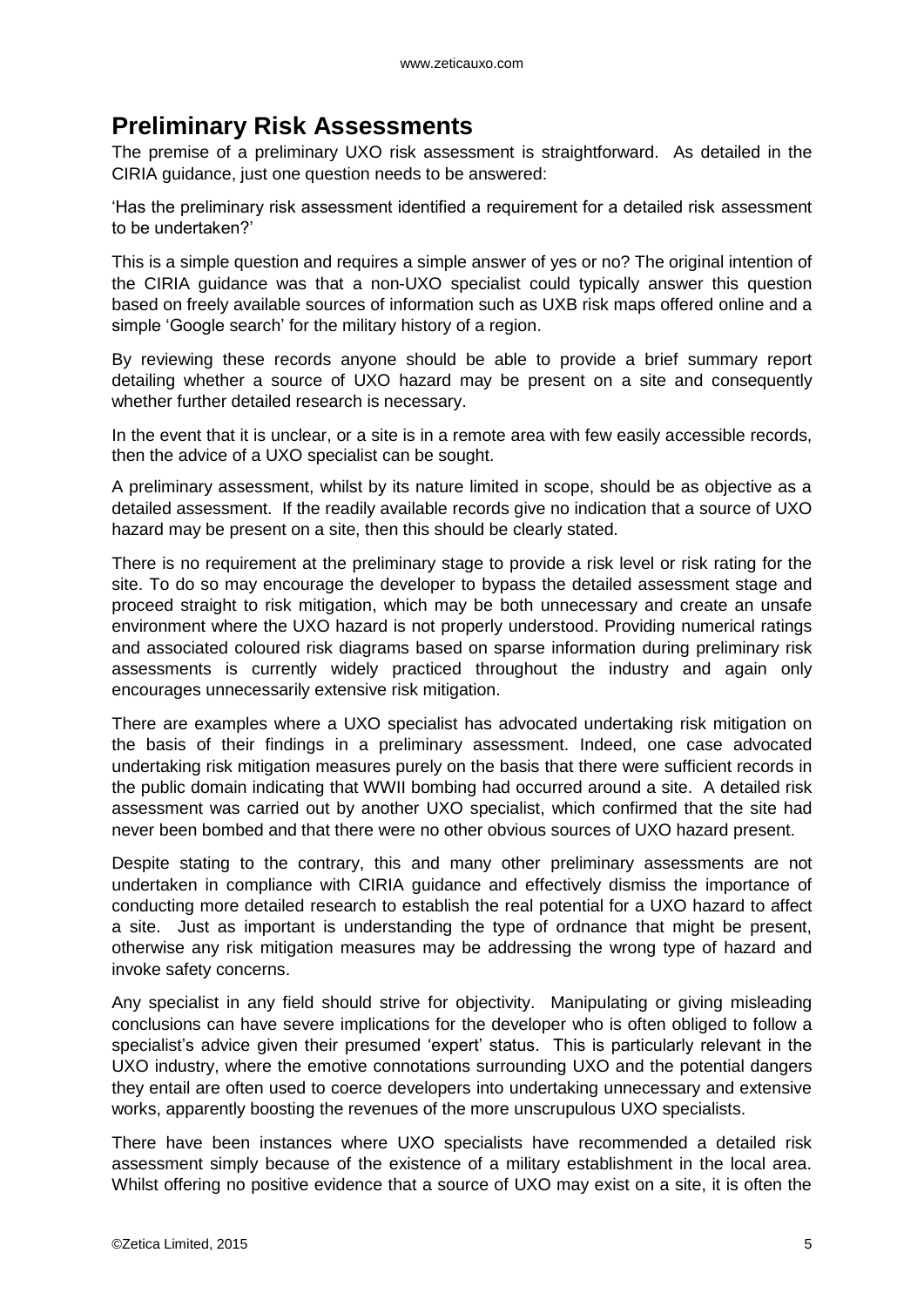case that a UXO specialist will use extensive lists of military facilities 'in proximity' to the site to give a heightened impression of the potential UXO risk and therefore recommend further detailed research.

Whether intentional or not, some reports seem to suggest that the undertaking of a detailed UXO risk assessment increases the likelihood of UXO in the surrounding area. Such reports record the number of assessments undertaken in the region as a source of UXO.

Best practice would be to use the information in such previous studies (i.e. whether an elevated UXO hazard is present) to better define the UXO hazard on the site in question.

Any risk assessment, whether at the preliminary or detailed stage, should be site-focused. Using the dubious premise cited above, almost every site in the country would require more detailed assessment. Perhaps this is the intention of some UXO specialists in the UK?

A UXO specialist should endeavour to provide the necessary objectivity and doing so will lead to a good proportion of preliminary assessments concluding that no further research is warranted. This gives the developer reassurance that when a source of UXO hazard is identified on a site, the potential risk is not being overstated.

For some UXO specialists, the preliminary risk assessment is simply a means to an end. By building up an unrealistic impression about the potential for a source of UXO to be present on a site, they open up the opportunity for follow-on work which, as the following section demonstrates, is often characterised by a similar lack of objectivity.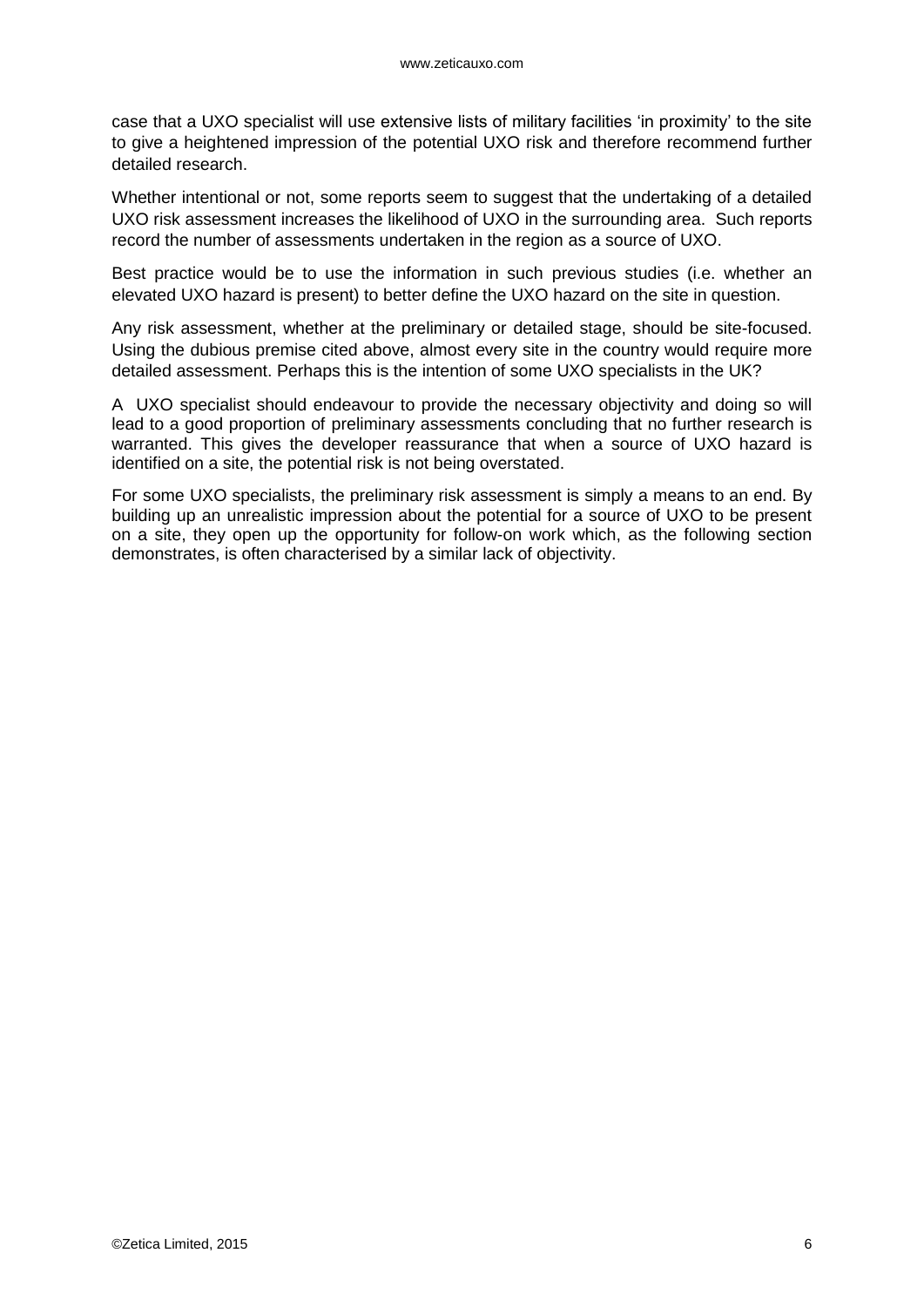# <span id="page-6-0"></span>**Detailed Risk Assessments**

### <span id="page-6-1"></span>**Sources**

A key stage of any detailed UXO risk assessment is to collate as much detail for potential sources of UXO as far as is reasonably practicable, while maintaining commercial viability of the service. This places a requirement on the UXO specialist to look beyond readily available internet-based sources and in-house databases.

According to the CIRIA guidance these sources should include, at a minimum:-

- Newspapers
- Local authority records
- Local library
- Local knowledge/stories
- Department of Communities & Local Government
- Local authority bomb maps/records
- The National Archives
- **•** Historical texts
- Any publicly available MoD tri-service UXO records
- Specific bomb damage records and maps
- Crashed aircraft records
- Aerial photographs

Compliance with the above list cannot be based on a past archive visit that acquired general information such as statistics on regional bombing. The CIRIA guidance advocates gaining detailed site-specific records that are sourced as a standard part of the detailed risk assessment process. Through obtaining multiple historical records for a site, a sound analytical base is laid for the UXO risk assessment, allowing UXO specialists to make objective and reasoned conclusions through cross-examining and corroborating the various records at their disposal.

Unfortunately not all UXO specialists endeavour to attain information that is both site-specific and corroborative, consequently hampering their ability to exercise objectivity or provide satisfactory conclusions and commensurate risk mitigation recommendations.

The following section examines some of the key areas where professional practice falls short of the recommended CIRIA guidance.

#### <span id="page-6-2"></span>**Archival records**

Archival information is paramount. We are fortunate that our predecessors left behind many detailed accounts of military sites and extensive WWI and WWII bombing records. These form an essential part of any risk assessment.

Probably the most common source of UXO hazard assessed is WWII bombing. Consequently, when assessing the UXO hazard, one of the most important tasks is to obtain site-specific bombing records from the local archives. This necessitates getting out of the office and visiting a local archive to gain specific information relating to the site. These sorts of records typically provide a far more comprehensive collation of air raid incident reports than those available online or at the National Archives. As a result, a UXO specialist can gain a more accurate impression of the level of bombing in the vicinity of a site. Without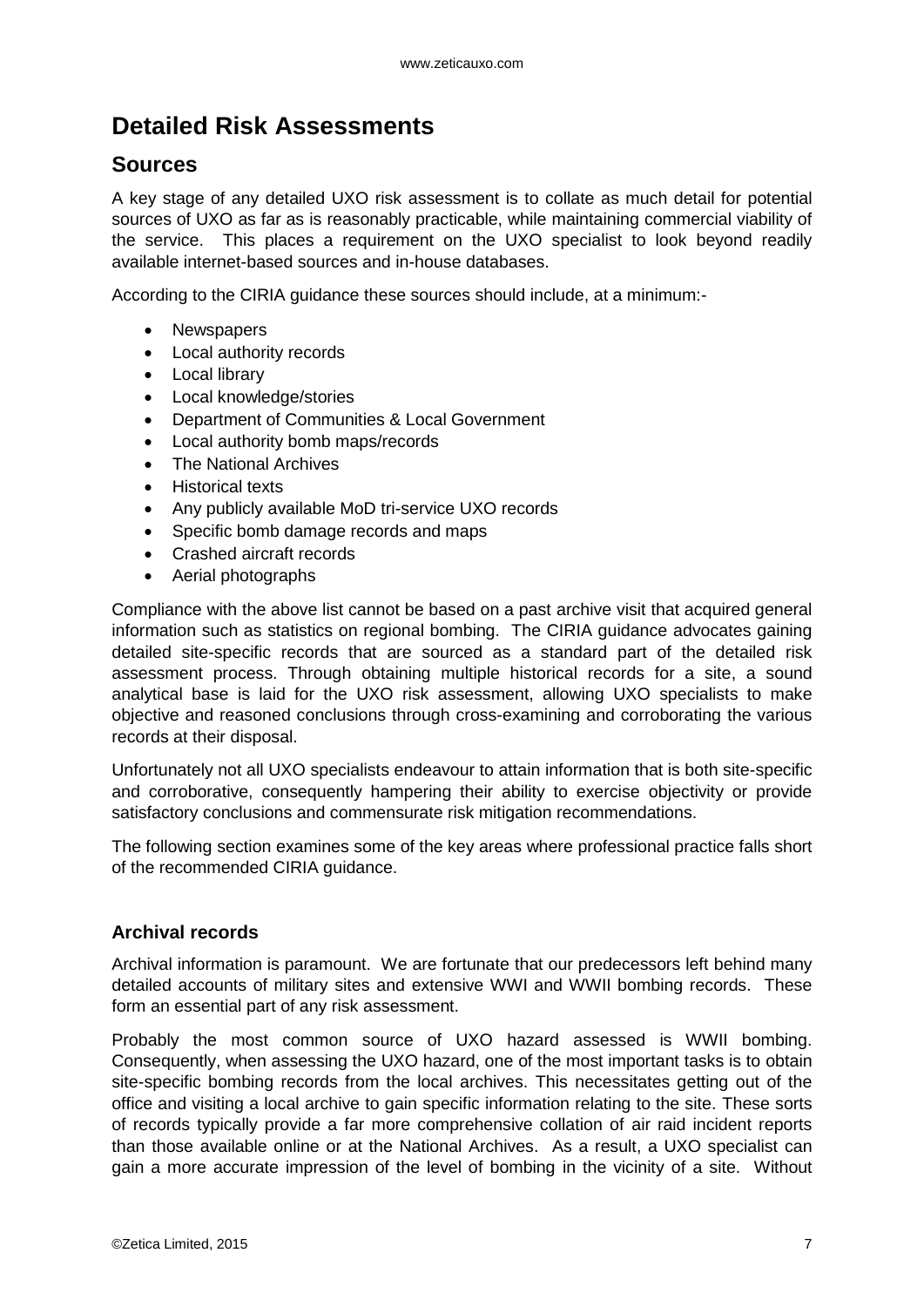these records, UXO specialists are reliant on regional statistics which often bear no relevance to the site in question.

An example of the level of detail that local bombing records can provide is given in Plate 1 below, covering a single incident in a rural area.

| RIGH RECEIPT AUTHORITY                                                       |                                                               |     | $K = S/I = SL/I$                                      |
|------------------------------------------------------------------------------|---------------------------------------------------------------|-----|-------------------------------------------------------|
| $10/40$ 4/1/40<br>3.55000051                                                 | $\overline{AT}$ 22.20 HOURS 6/11/40 TWO H'E BOMBS N           |     | L SEVERAL V                                           |
|                                                                              | WERE DROPPED AT $M/R$ 648 $4/62$                              |     | BROKEN                                                |
| $11.23$ $12.47$                                                              | Ref. 23.55. Reported H.E.'s were parachute mines. I exploded  |     | Slight dame                                           |
|                                                                              | in ploughed field 5/89 s.w. Parachute                         |     | church + sche                                         |
|                                                                              | + container complete. Second mine exploded in field           |     | ceilings. Wine                                        |
|                                                                              | about 200 yols. from                                          |     | broken.                                               |
|                                                                              | MR. 19/88 N.E. Parachute in pieces.                           | NIL |                                                       |
| $1.30$ $12.53.$                                                              | Bomb crater discovered, Timber Wood, Britton Court,           |     |                                                       |
|                                                                              | H.R. 19/87 W. Time of falling probably night of 5/h-bK/11/HO. |     |                                                       |
| $23.00$ $23.14$<br>$\begin{array}{ccc} \n\text{L} & \text{L} \\ \end{array}$ | $\alpha$ 21.30 hso $1$ H.S. Weav waterworks - Kongston 0      |     | $NIL$ $NIL$ $\frac{Number of water}{Number of water}$ |
| 3.550005                                                                     | $RT$ 22.20 hs. 2 $H.E.S.$                                     |     |                                                       |
|                                                                              | $x R - 8q/1q$ .                                               |     | NIL Several w.                                        |
|                                                                              |                                                               |     |                                                       |

**Plate 1: Example of detailed local authority bombing records**

In some cases in the industry, the value of archival research seems to have been neglected. Rather than undertaking such research as standard practice, some UXO specialists appear to rely on ageing databases and general regional statistics rather than engaging with sitespecific data.

Relying on regional statistics alone is particularly problematic for large sites or routes which pass through several different local authority areas. It is essential that the records for each authority are gathered in order to get a proper overview of the level of bombing or military activity on such a site.

Some UXO specialists fail to do this meaning that they tend to provide 'blanket' risk assessments across large areas, instead of making an effort to zone the UXO hazard level, thereby failing to identify areas of greater or lesser concern.

Even in areas where the regional wartime bombing densities were very low, detailed records must be sought to discount the potential of a UXB being present. There have been numerous examples of UXO specialists concluding moderate and high risks on remote rural sites because of a lack of knowledge. Failure to obtain the appropriate records means that a risk assessment cannot positively conclude whether or not a site was bombed.

To corroborate detailed written records, or in the absence of any detailed written records, use of other sources (such as aerial photography) is critical in confirming whether bombs have fallen on a site. Making vague suppositions without the benefit of such information is poor practice.

An obvious advantage to the more unscrupulous UXO specialist - who does not attempt to gain site-specific records from the archives - is that they can turn around their risk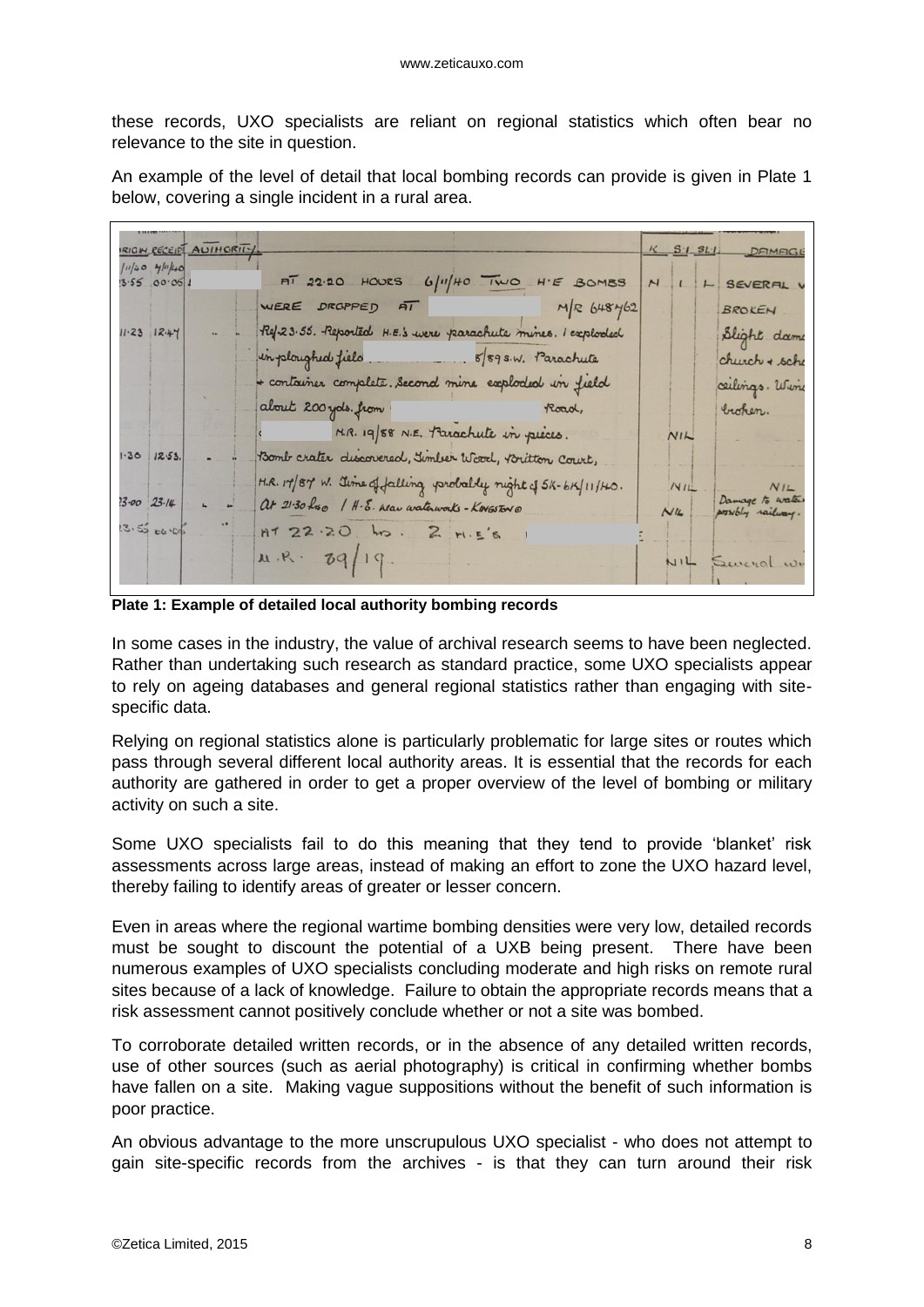assessments in a matter of a few days. Whilst this might be commercially desirable in the short term, the long term implications for a developer on cost can be significant.

A major issue appears to be an overreliance on in-house databases, some of which contain information that is out of date or inaccurate. As such, these deficiencies in the database get repeated for a number of studies, indicating a lack of human input and quality control before issue.

Such an approach is always going to result in an over-exaggeration of the UXO risk on a site. For instance, if a UXO specialist does not possess the records to determine where and when bombs fell, they have to err on the side of caution and assume that a bomb may have fallen anywhere on a site.

The benefit of obtaining bombing records from local archives and record offices is perhaps most applicable when researching a site in London. With frequent development opportunities in the capital (which was of course heavily bombed during both WWI and WWII), pinpointing the precise locations of bomb impacts can have major implications for development costs.

From September 1940, the British government began to collate records of bomb damage and the location of bomb impacts as part of what became known as the 'Bomb Census'. In the past couple of years, the bomb census maps for London have been made available online. Whilst offering a potentially useful starting point for any UXO risk assessment, the accuracy and comprehensiveness of these bomb maps have seemingly not been understood by some UXO specialists. The bomb maps are apparently used as the 'complete' record of bombing, therefore negating the need for them to undertake more detailed research. In reality, the maps are both incomplete and, in some cases, inaccurate.

As the CIRIA guidance rightfully warns 'the detail and quality of information recorded in the Bomb Census for the early stages of the war is inconsistent…It is also possible that the figures were purposefully made inaccurate'.

A simple comparison can demonstrate this observation. The two extracts below are from the London bomb census map and a bomb map from a local authority archive. They show the same approximate area and yet there is a major discrepancy between what they depict. Whilst the bomb census map shows two recorded impacts on the area, the local authority map shows eight.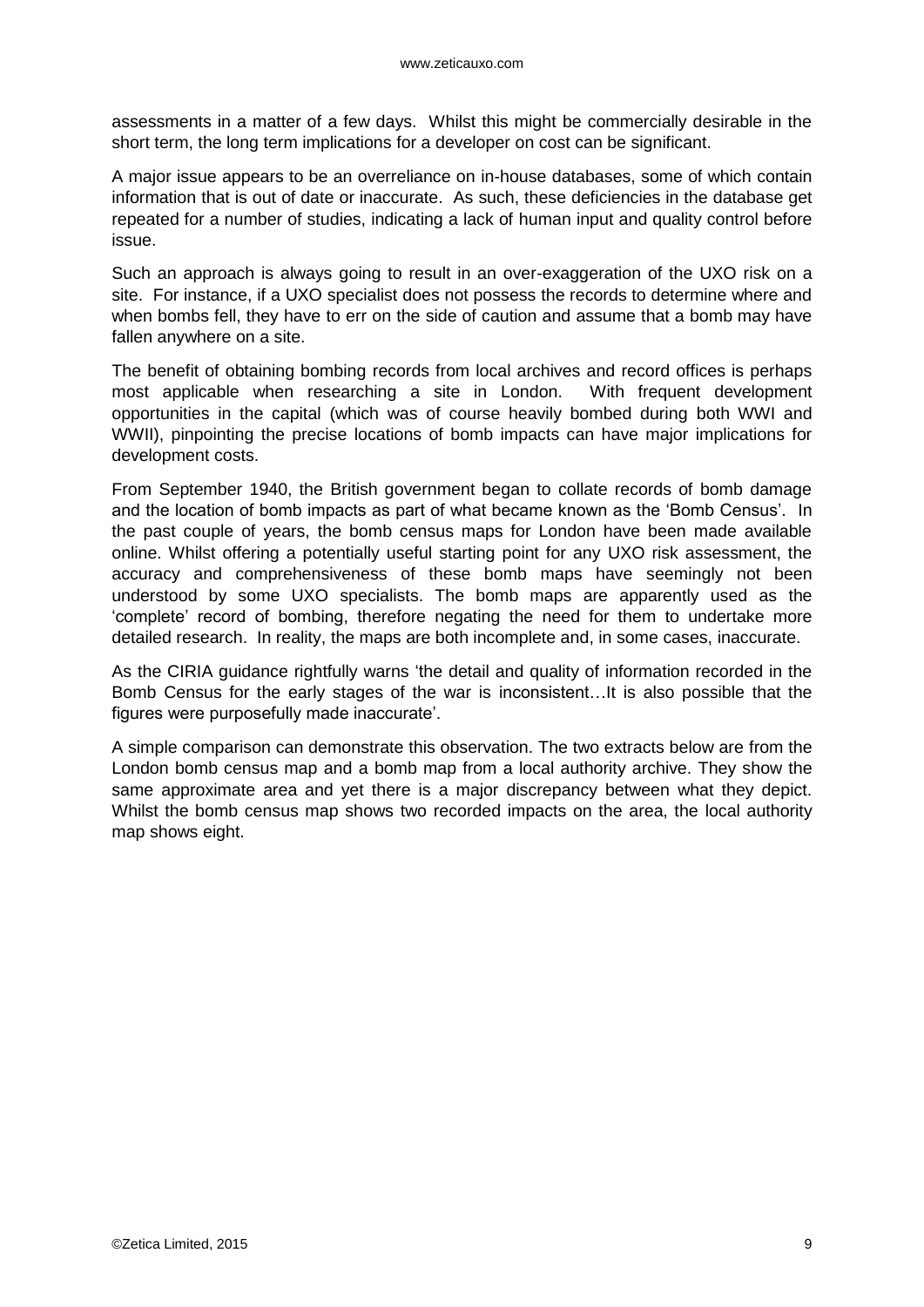

**Figure 1: Comparison extracts of bomb census map and local authority bomb map**

That the local authority map only covers raids up to January 1941 and the bomb census map purports to include all bomb falls up to July 1941 emphasises the latter's lack of completeness.

Interestingly, despite the reliance of some UXO specialists on the bomb census map as their sole source of information they still rarely conclude a low UXO hazard level. Given that the bomb census map seemingly underreports (unintentionally) the scale of bombing it would be logical that those relying on it would have more low risk sites. That they do not is perhaps a tacit acknowledgment that they know the map is incomplete and are therefore forced to err on the side of caution because of their dearth of records.

By obtaining corroborative bomb maps from local archives (such as the one above), Air Raid Precaution (ARP) records and aerial photography, a UXO specialist can be confident that the vast majority of bomb falls have been accounted for. Therefore, if there is no evidence that a site has been hit by a bomb, it is likely that this reflects reality and as such a conclusion of a low UXB hazard is logical.

Failing to obtain these detailed records can only be interpreted as poor practice that results in unnecessary risk mitigation works, benefitting no one except the UXO specialist.

#### <span id="page-9-0"></span>**Aerial photography**

Since prior to WWII a number of organisations, including Aerofilms, the Royal Air Force (RAF) and the Ordnance Survey, have overflown the UK providing an extensive archive of aerial photography that for a small fee can be acquired by UXO specialists. This has always been a particularly useful source when undertaking UXO risk assessments. Not only can such photographs highlight areas of bomb damage or cratering, they can identify the presence of temporary military installations or other facilities that would not be shown on historical maps due to their short existence or for reasons of national security.

Good practice for any UXO specialist is to select a range of suitable aerial photographs from those available to ensure good coverage of the site, a range of dates and scales. This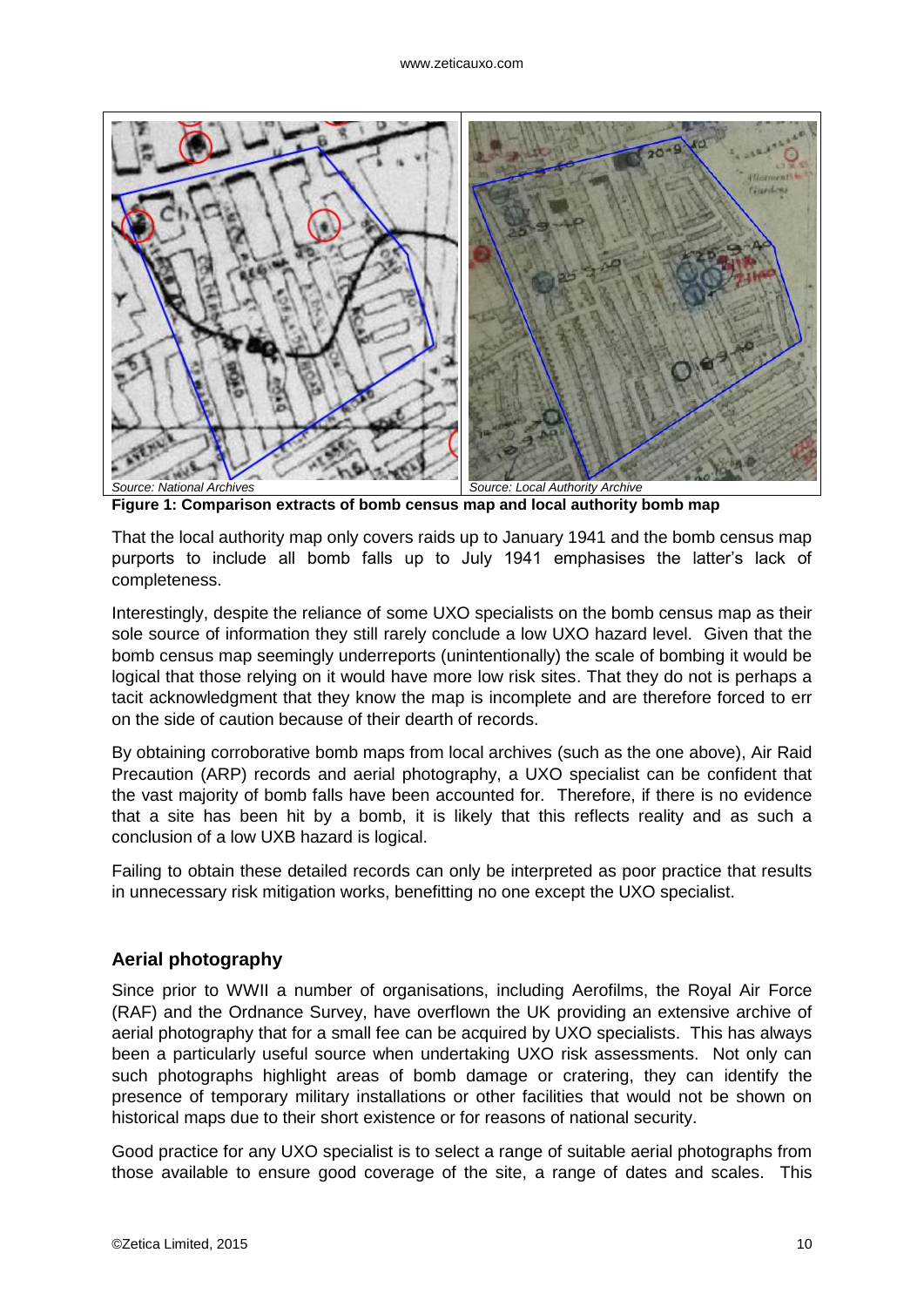enables good corroboration between the written records retrieved from the archives and the evidence presented on aerial photographs.

Few UXO specialists appear to obtain aerial photography from outside providers. When they do, they appear to only acquire limited sets, not providing an optimum selection of dates, coverage or scales suitable for a risk assessment. Sometimes this may be due to a lack of availability but typically it is clear that further useful photographs that were available have not been obtained, perhaps in a bid to save money.

There is an overreliance amongst some UXO specialists on Google Earth's historical imagery. This resource has been misused for several years. Various parts of the country are covered by an historical layer on Google Earth, annotated as '1940' or '1945'. A UXO specialist obtaining a range of aerial photographs for a site will soon realise that these dates are indicative and not accurate.

This is not a criticism of Google, which makes no claims about the comprehensiveness of its historical imagery. Rather, it is a criticism of UXO specialists that clearly do not understand the nature of the source of information at hand, and make no attempt to verify records through corroboration from multiple sources.

Additionally, it is known that the Google Earth historical layer is often based on censored wartime aerial photography, which sometimes deliberately obscured important military sites. The two examples below prove this point.

Plate 2 shows two aerial images of an RAF station dating from 1945. On the left is the photograph from a specialist archive which clearly shows the airfield in use with a number of aircraft dotted around the perimeter track and on the landing ground.

On the right is the Google Earth 1945 aerial photograph of exactly the same location. It can be seen that the airfield has been deliberately erased and replaced by a series of fairlyconvincing field boundaries due to wartime censorship.



**Plate 2: Comparison of sourced aerial photograph of an airfield and Google Earth image**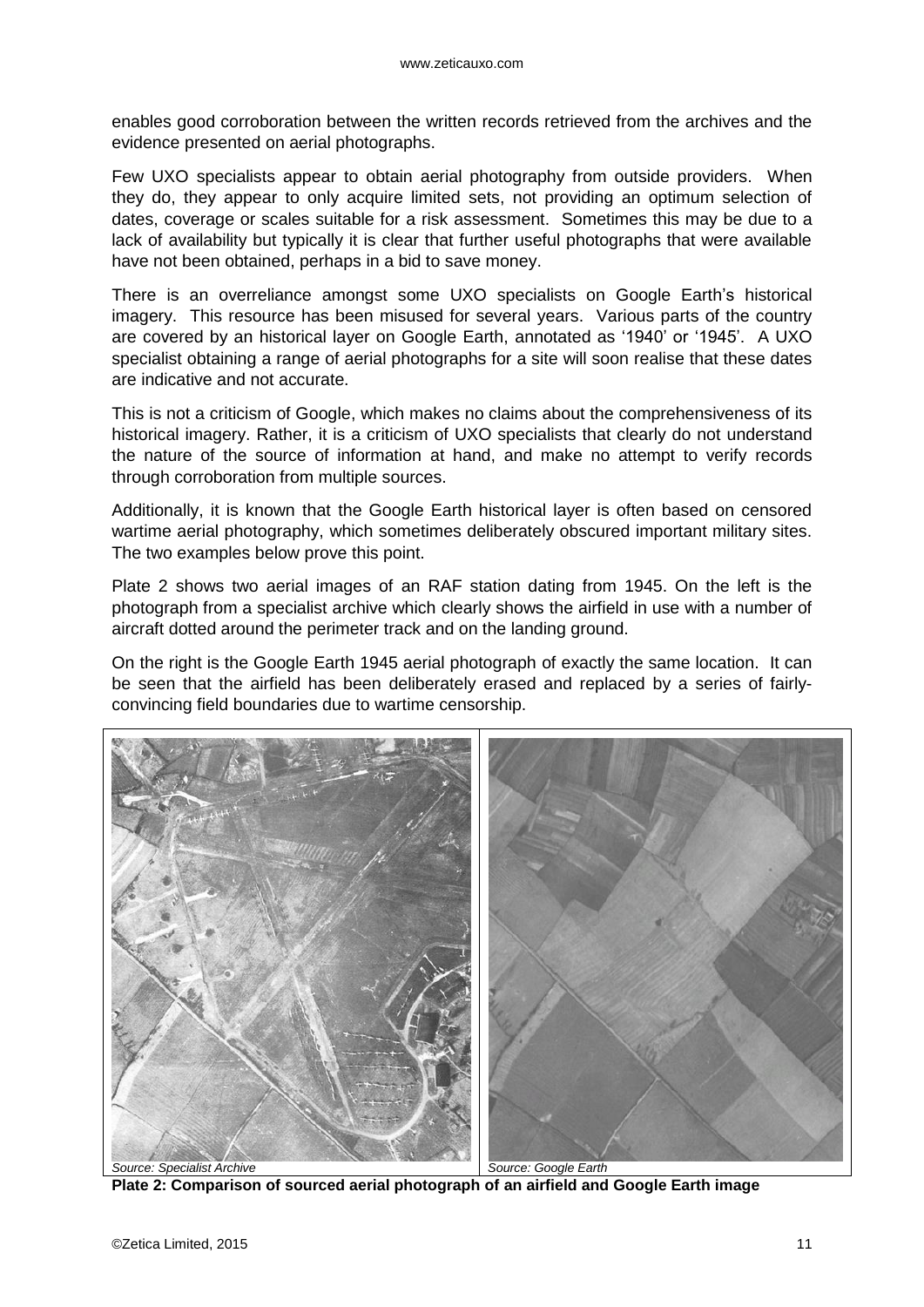Without recourse to other data, using the Google Earth image alone, one could be forgiven for thinking that an airfield never existed at this location. Additionally, even if the UXO specialist knows the imagery to be censored, they cannot use it to identify areas of potential bombing or munitions disposal which will impact upon their final risk assessment.

Likewise, switch on the '1945' layer for London on Google Earth and you will notice a number of strategic clouds which do not tend to conform to the regional weather pattern over the rest of the city.

As Plate 3 shows, these are used to obscure important military sites like Heavy Anti-Aircraft (HAA) gun batteries.



**Plate 3: Comparison of censored and non-censored WWII aerial photographs**

For risk assessments across linear sites (e.g. pipeline and cables routes), it is even more important to order aerial photography that covers the entire site, particularly those crossing large rural areas for which written records or accurate historical mapping may not be available.

As an example, a thorough UXO specialist collated aerial photography for a risk assessment of a proposed pipeline route that passed through a predominantly rural area. There was no evidence on historical maps or any other readily available sources that suggested the area had been used by the military.

Some of the WWII photography, however, showed a discreet set of earthworks on an area of parkland through which the route passed (see Plate 4 below). The nature of the earthworks (including some potential cratering) suggested that they had a military origin. Further research confirmed that the area had been requisitioned for training during WWII.

As such, the area was assigned a moderate UXO hazard level to reflect the elevated potential for encountering ordnance in this area as a result of military training and a suitable risk mitigation strategy was proposed. A subsequent UXO detection survey and investigation identified and removed several items of UXO, including WWII-era grenades and mortars.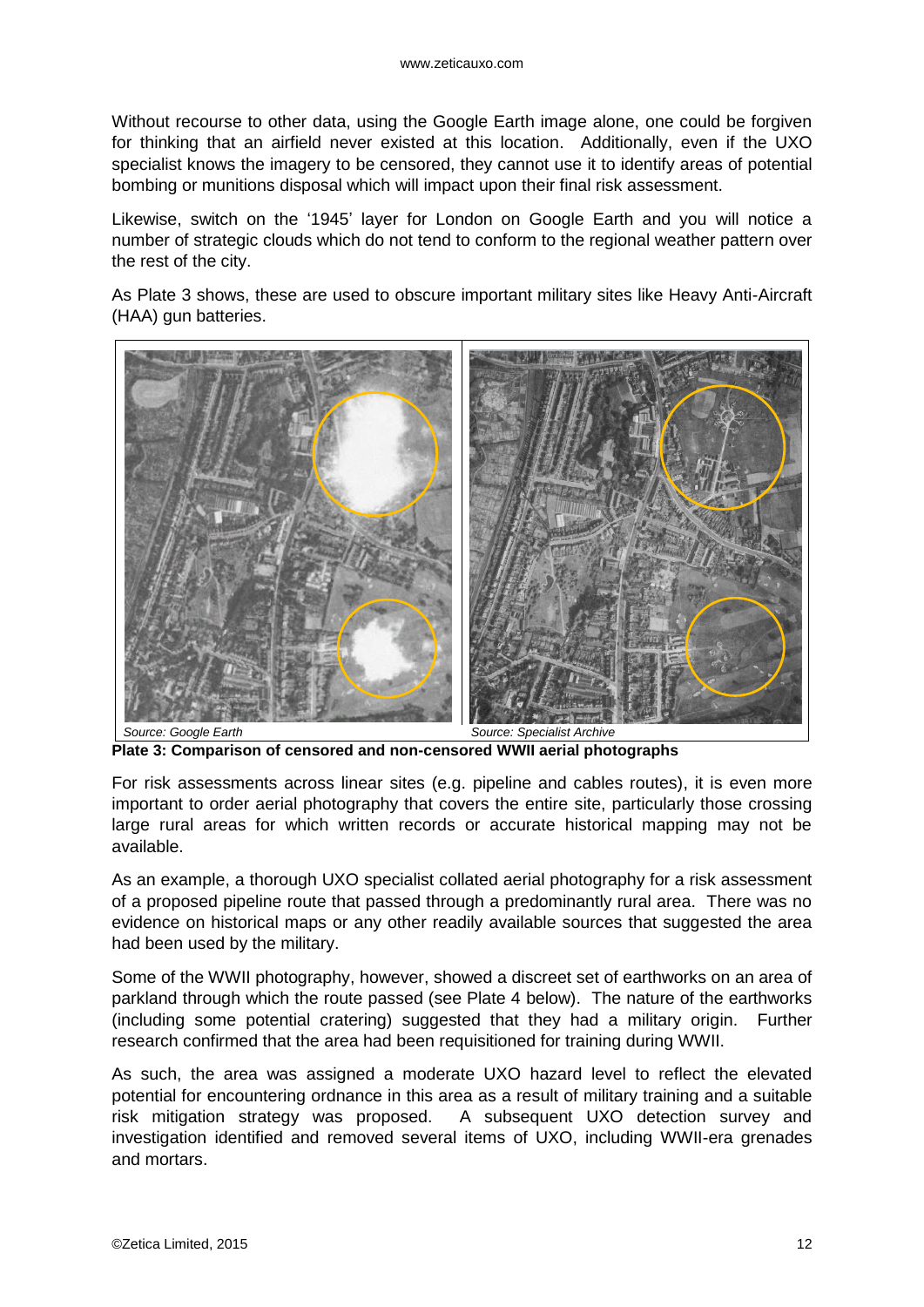

**Plate 4: Example of an unrecorded military training area in rural parkland**

Without recourse to the aerial photography it is highly likely that this military training area would have been missed, potentially causing severe implications to the developer. At a minimum it would have entailed costs through delays to construction works and could have possibly caused harm to site workers.

Aerial photographs are undoubtedly valuable but are particularly effective as a corroborative tool against other records sourced through detailed research. Furthermore, without obtaining a range of aerial photography, a UXO specialist can only view a momentary snapshot of their site when formulating their risk assessment. Relying on free resources or other online sources with a limited range of photographs can lead to a less detailed understanding of military activities or wartime bombing.

#### <span id="page-12-0"></span>**Abandoned Bombs and UXBs – making factual reporting emotive**

#### **Abandoned bombs**

Where there is good credible evidence for a bomb falling but not exploding (i.e. corroborative eye witnesses or visible entry holes) then it is classed as a UXB. Those that were left in place during WWII rather than being dealt with at the time by bomb disposal teams due to benign position, difficulty of access (such as in landfill sites, watercourses and graves) or lack of resources are classed as officially abandoned bombs.

At the end of WWII many of these bombs were either discredited or removed, whilst several others remained as being credible. Until recent years, the abandoned bomb register was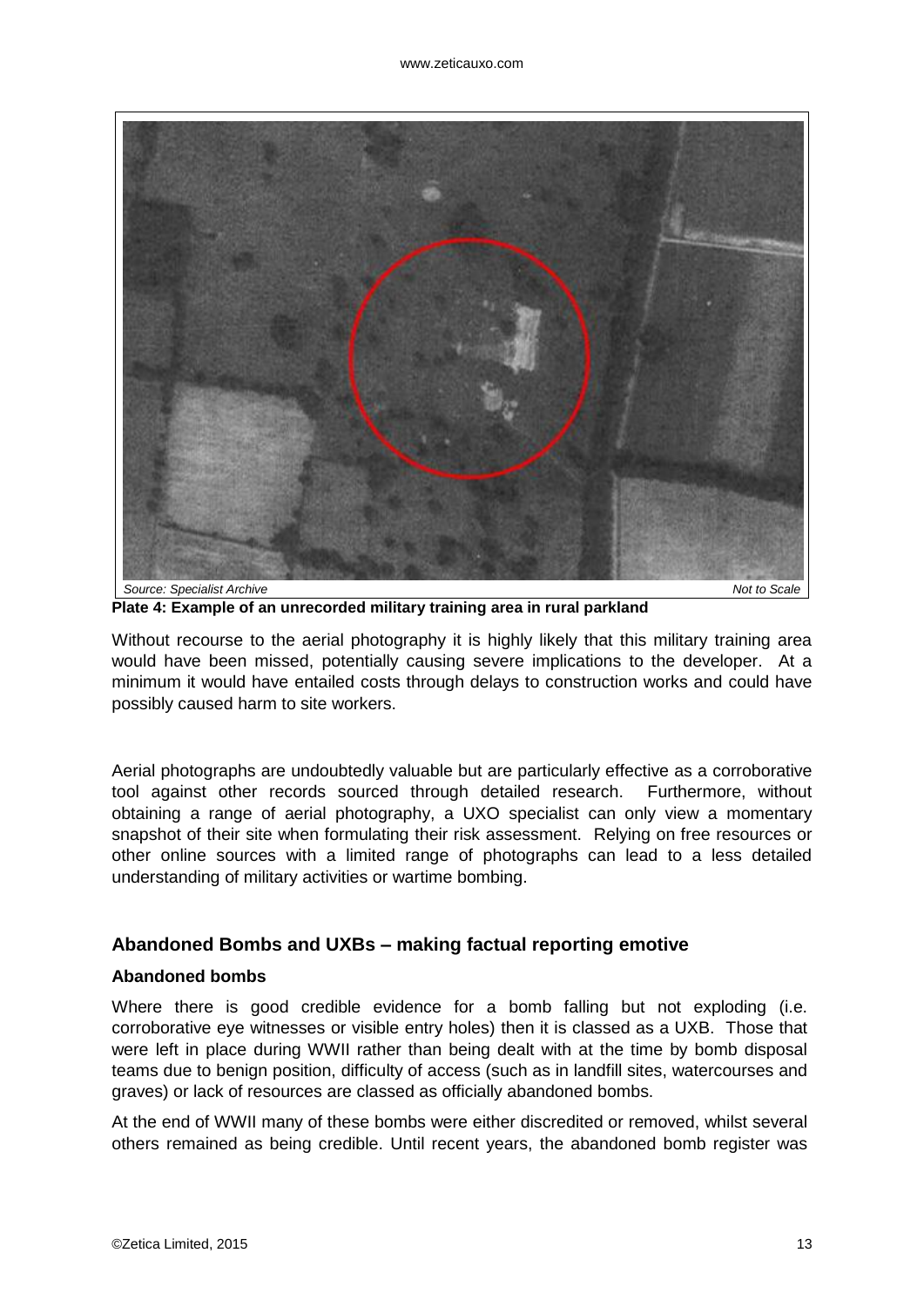maintained and updated by the MoD. This is no longer the case. It is now held by the Department of Communities and Local Government (DCLG) and is no longer updated.

Determining the exact location and status of an abandoned bomb can be problematic but given the potential safety implications of one being present on a site, every effort must be made to clarify its position.

Rather than accepting outdated MoD reports or local authority records, a UXO specialist must make further enquiries to central government to confirm whether an abandoned bomb is present on a site. Older records such as those commonly found online may not have been updated and so it will often be the case that a previously recorded abandoned bomb has since been discredited or removed.

An example is that for a linear route UXO risk assessment. An old MoD report suggested that an abandoned bomb may have been present within the development boundary. Given that the proposed route could not be altered, the presence of the bomb would have major implications for construction works if its location was confirmed.

Rather than accepting the old MoD report at face value, the UXO specialist made further enquiries to obtain the most recent records held on the bomb in question. Ultimately, the information received (which included mapping of the suspected location) confirmed that the abandoned bomb was not on the site and therefore the risk assessment could be updated accordingly. This saved the developer significant costs, time and a potentially awkward public reassurance campaign.

A notorious contrast to this approach, cited in the CIRIA guidance, occurred when a UXO specialist undertook a risk assessment for a proposed tunnelling project and identified the presence of an abandoned bomb on the site. This led to a UXO detection survey being undertaken for the proposed tunnel route as part of the risk mitigation requirements. It was later revealed that this particular abandoned bomb had been discredited in the 1950s. The UXO specialist had relied on a local authority list from the end of WWII when conducting a risk assessment, rather than attaining the latest information from the official abandoned bomb register and the MoD. Over £100,000 was spent in conducting an ultimately needless UXO detection survey because of the failure to verify the validity of the sourced records.

Whilst verification of a bomb's location may result in a temporary delay to works, the potential savings that could result from a thorough consultation of the latest available records definitely makes the wait worthwhile.

#### **UXO Detonation – Britain vs Europe**

Since WWII, allied UXO has caused many fatalities in Europe as a result of accidental detonation, particularly during construction works. This is a function of the sensitivity of the types of UXO, exacerbated by the sheer number of UXO items left in the ground. Germany, in particular, was bombed twenty times more than the UK during WWII, and in France and Belgium, WWI trench warfare has left millions of items of UXO buried across thousands of acres of farmland.

In Britain there has not been a recorded fatality from the detonation of wartime UXB during construction for several decades. This is not to downplay the potential risk provided by UXO to the construction industry and its personnel, it is merely a fact. It also puts into context the reason why, unlike parts of Europe, the requirement to address the UXO hazard during construction is not directly covered by UK legislation.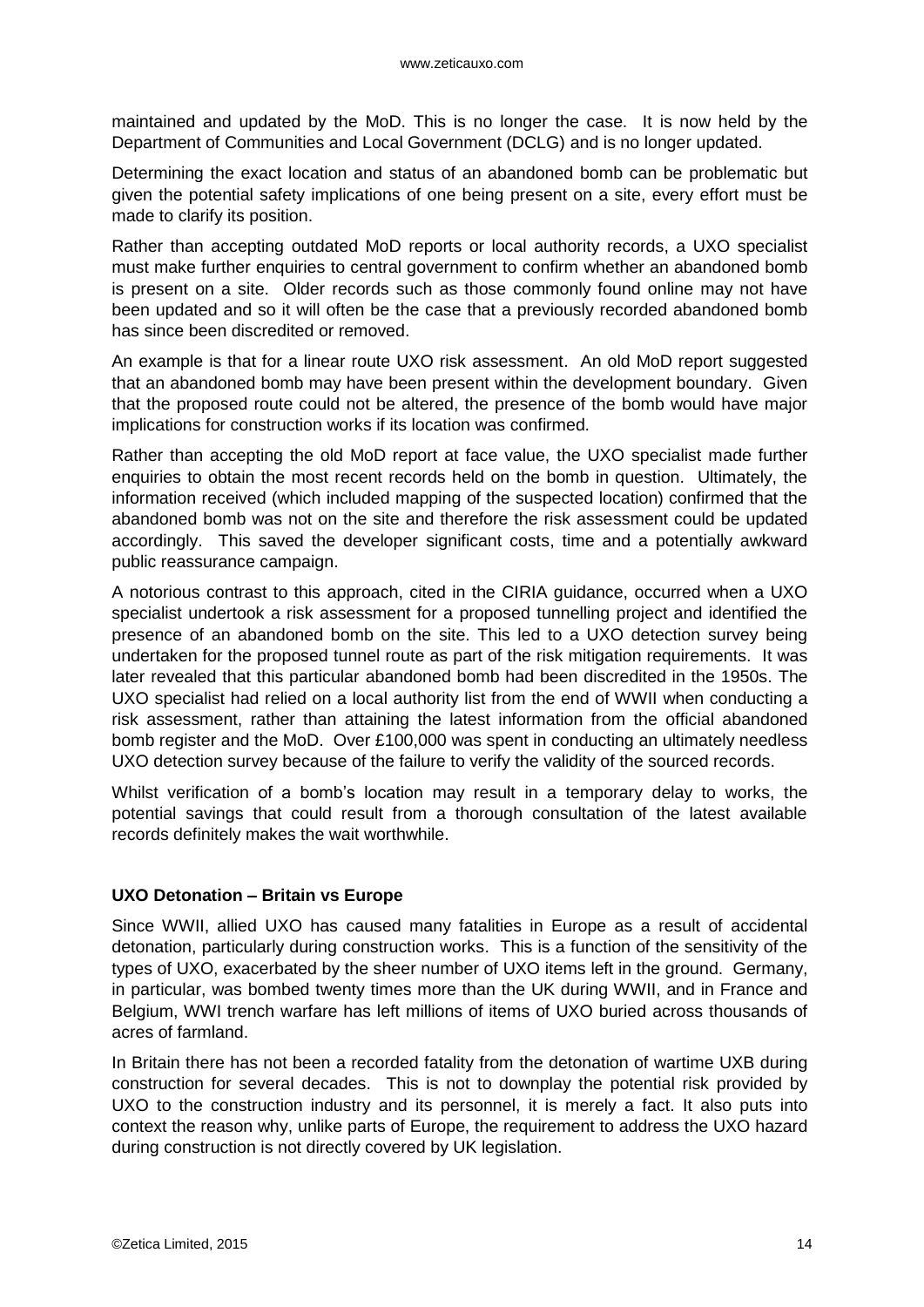The use of imagery to highlight the consequences of an accidental detonation must be both relevant to the likely hazard and not be used to put emotional pressure on the reader of the report. Such a technique can imply that the developer has a moral obligation to undertake some form of risk mitigation no matter what UXO hazard level is assessed for the site in question.

Referencing the numerous abandoned bombs in the surrounding area, highlighting the devastating impact of UXB detonation abroad, or making vague and suggestive statements about the potential for UXB to be present on a site, helps to paint a false impression of the UXO risk and ultimately can be used to justify unnecessary risk mitigation recommendations.

#### <span id="page-14-0"></span>**Verifying the facts**

Whilst any UXO risk assessment should lead with the available records, there is always going to be a degree of interpretation about how certain sources are used when drawing conclusions. This is likely to vary from UXO specialist to UXO specialist. As the CIRIA guidance noted:

'With no standard method of quantifying the risk from UXO there is considerable scope for variation in the interpretation of the findings and later recommendations for appropriate risk mitigation works'.

One of the key aims of the guidance was to create some uniformity across the industry so that the basic facts consulted were consistent for each assessment. From this, it was fairly reasoned, objective conclusions could be drawn.

Such a premise has been undermined, however, by the failure of the majority of UXO specialists to define their hazard/risk levels. The terms low, moderate and high consequently have no consistency across the industry and therefore risks assessments lack the uniformity advocated by the CIRIA guidance.

A lack of basic professionalism in some segments of the industry is usually to the detriment of the developer. There are numerous examples of UXO specialists failing to meet the recommendations of the available guidance and this is perhaps why the industry is often accused of inconsistency. A major flaw is the failure to present the available evidence in a coherent manner and to ensure that it is properly corroborated with other records.

For instance, it is common to see detailed risk assessments suggesting that a military site such as an airfield has a UXB hazard associated with it because it would have been a strategic target during WWII. Unfortunately, many assessments fail to undertake any research to confirm whether the military establishment was actually bombed and therefore confirm this generalised assertion. A thorough review of an airfield's operational record books, for instance, may reveal that whilst it would have been a potential target, it was not bombed.

Relying on an assumption rather than researching the facts will often lead to unnecessary risk mitigation being employed and is hardly likely to provide the developer with any comfort that the potential UXO hazard on their site has been understood.

A failure to corroborate and check records is often perpetuated from the preliminary to the detailed risk assessment stage on a single site. An example of this regarded a site that was identified as an artillery range in a preliminary assessment, giving good justification to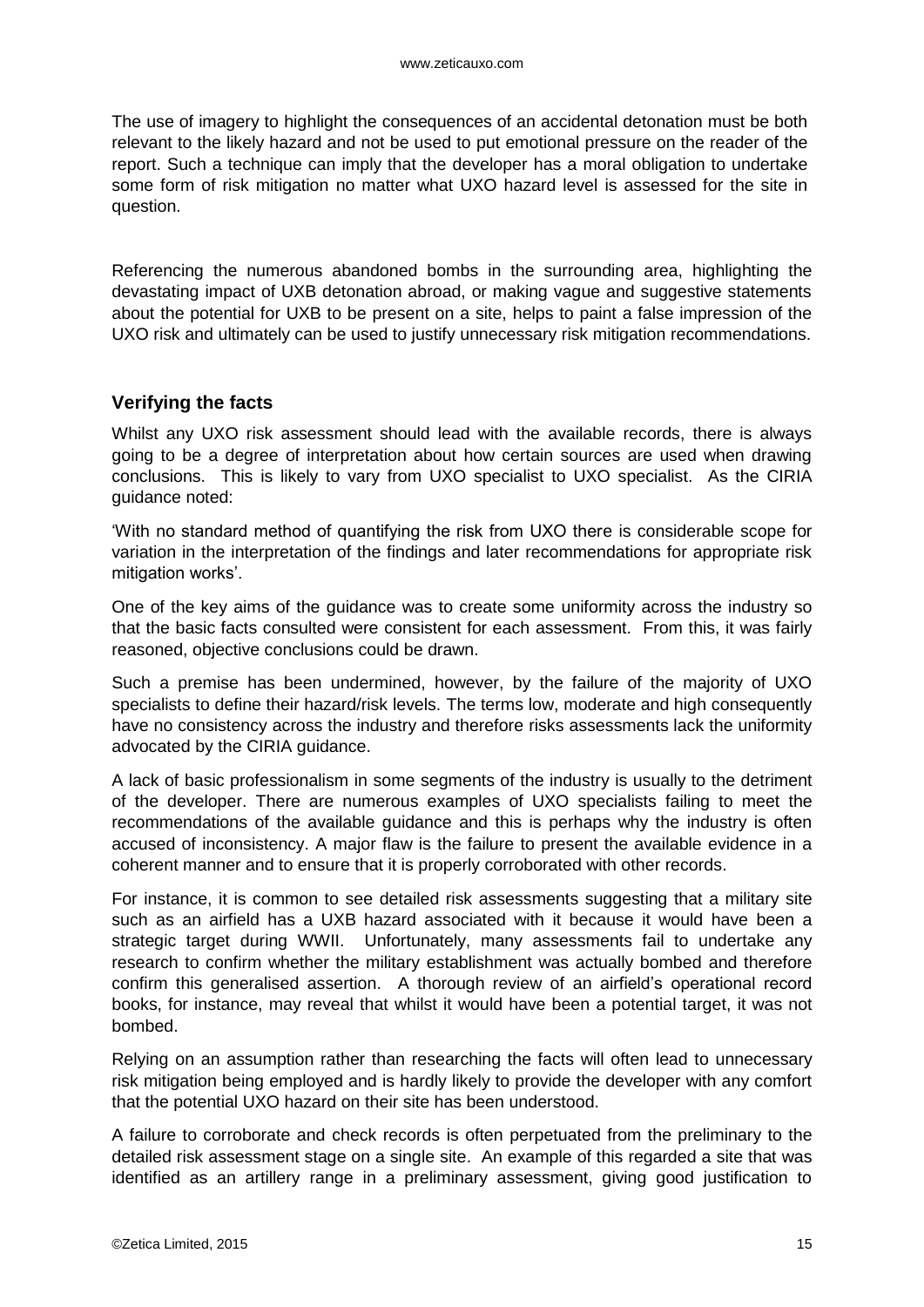undertake a detailed assessment to determine the potential UXO hazard. In practice the range was over 20km away from the site and yet the detailed study still made the same factual error, perhaps another reflection of the reliance of some UXO specialists on outdated and inaccurate databases, in addition to a lack of quality control. These issues lead to unnecessary risk mitigation expense for the developer, which could be avoided by the UXO specialist using properly corroborated evidence.

These errors are what the CIRIA guidance is trying to eradicate but have sadly become testament to the attitude that some UXO specialists seem to be adopting when undertaking risk assessments. It almost appears that some UXO specialists stop any further assessment once they have identified a potential hazard. They are apparently happy to conclude a moderate or high risk for a site (without defining what such an assessment actually means), issuing their report in a matter of days whilst simultaneously opening up the prospect of follow-on mitigation work.

A professional UXO specialist should be trying to help a developer understand in greater detail the nature of the UXO hazard on their site and so ensure that any requirement to undertake significant risk mitigation is appropriate and proportionate to the hazard and the intended works.

#### **Do you know what you are looking at?**

Even readily available and frequently consulted data sources are known to have been misinterpreted, leading to significant repercussions for the developer.

An example of this is the London bomb damage map which is one of the most commonly used sources of information for UXO risk assessments. It provides a colour-coded plan identifying the severity of bomb damage caused to buildings during WWII. Figure 2 below is an example extract. Essentially, the darker the colour, the more severe the damage. Black indicates a destroyed building, purple, red and pink indicate severe damage, whilst orange and yellow indicate blast damage.



**Figure 2: Extract from the London Bomb Damage Map**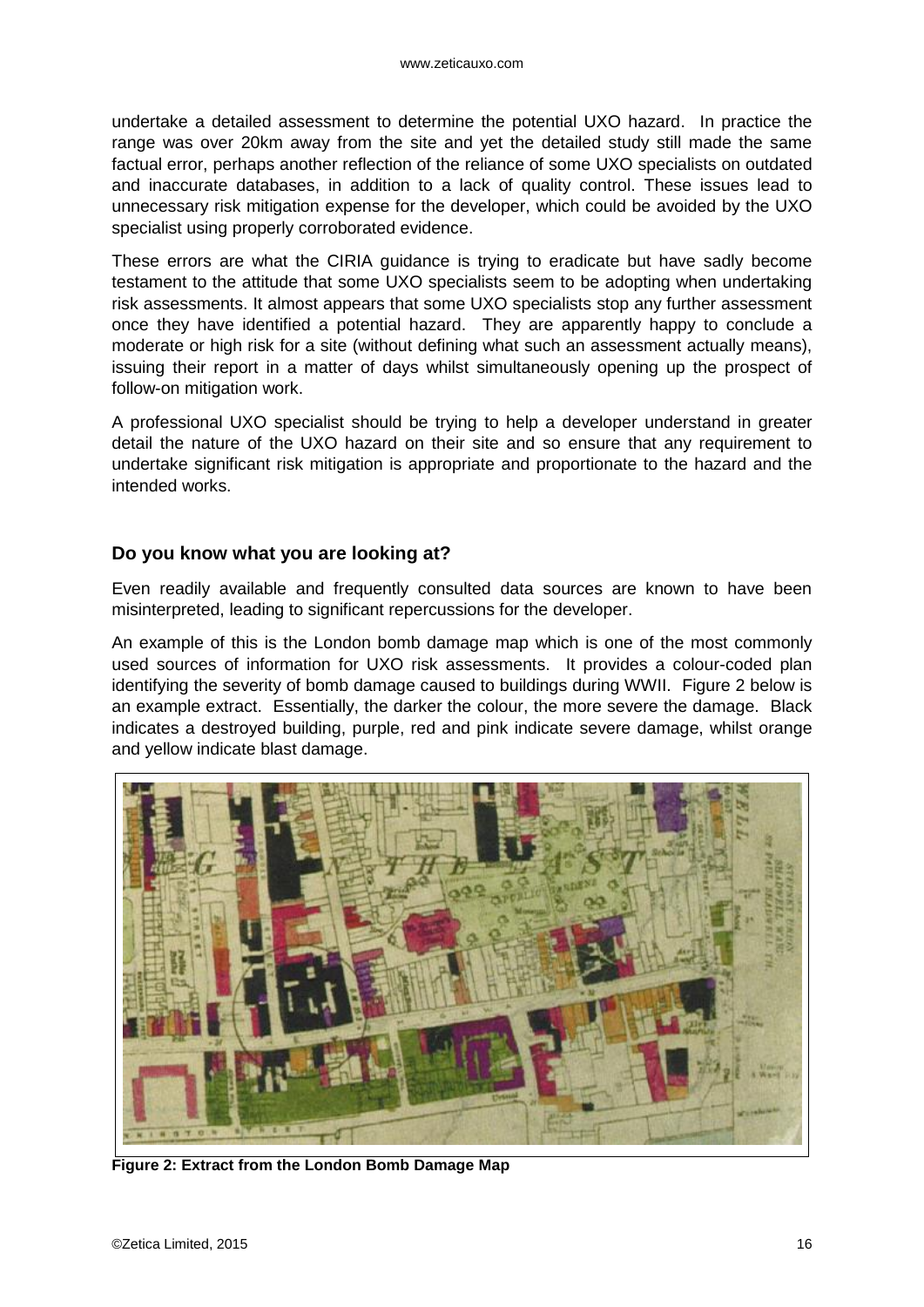The maps can be corroborated with other sources such as ARP incident records and aerial photography. Yet this has not stopped some UXO specialists either misinterpreting the maps or using the information in a misleading way by inferring that lower levels of damage (orange shading) actually indicate severe structural damage, suggesting that a building received a direct hit from an HE bomb.

Such a misinterpretation can have major financial implications for a developer. Again, a simple corroboration of existing records, such as checking the level of damage visible on wartime aerial photography and consulting the available ARP records, could prevent such a failing. However, making a conclusion based on only one data source is common within the UXO industry, even when other sources of countering information exist.

Despite the goal of the CIRIA guidance, this is an example of where it appears that one UXO specialist will interpret certain evidence differently to the next.

That said, there is no excuse for inappropriately presenting straightforward factual records or for failing to verify evidence that could prove a major influence on determining the UXO risk level on a site. Once again, the importance of corroborating records should not be underestimated. A consultation of a second source could quickly highlight a basic error in the first source, save the UXO specialist from potential embarrassment and the developer from a hefty bill for unwarranted work.

#### <span id="page-16-0"></span>**Anecdotal evidence**

Whilst aging memories can fade or become twisted and imagined, they can provide a useful starting point for any research and can also infill gaps within more formal records.

As the CIRIA guidance states: 'Anecdotal evidence of UXO will be available from many local sources such as local newspaper records, local historical groups and local residents'. Some of these will have conducted their own research into the area and can provide local knowledge not readily available from other sources. They may also have consulted records within local archives and can provide useful references for the UXO specialist to interrogate.

Despite these potential merits, the value of using anecdotal accounts in what needs to be a factual and objective report is a contentious issue.

Certainly, any anecdotal evidence used during a UXO risk assessment must be corroborated by other sources to lend it credence. Whilst it is accepted that records will not have been kept for all military activity, particularly during wartime, a UXO specialist should make a concerted effort to validate anecdotal evidence.

A recent example of this concerned a detailed risk assessment at a nature reserve which had been used as a Battle Training Area during WWII. A post-WWII memoir by a staff member at the reserve had suggested that when wading through wetlands he had come across an area 'pock-marked with mortar craters from a WWII battle school'.

Being an area of potential concern, the UXO specialist sought to determine whether such an observation was likely to be correct. Further research of WWII aerial photography did not positively identify the anticipated mortar craters. A visit to the site to speak to current staff confirmed that, to their knowledge, no remnants of mortars had been discovered in the wetland area during several decades of earth movements.

By corroborating written records of the Battle School - which did not identify the wetland area as a target or impact point during WWII - with the other available evidence, it was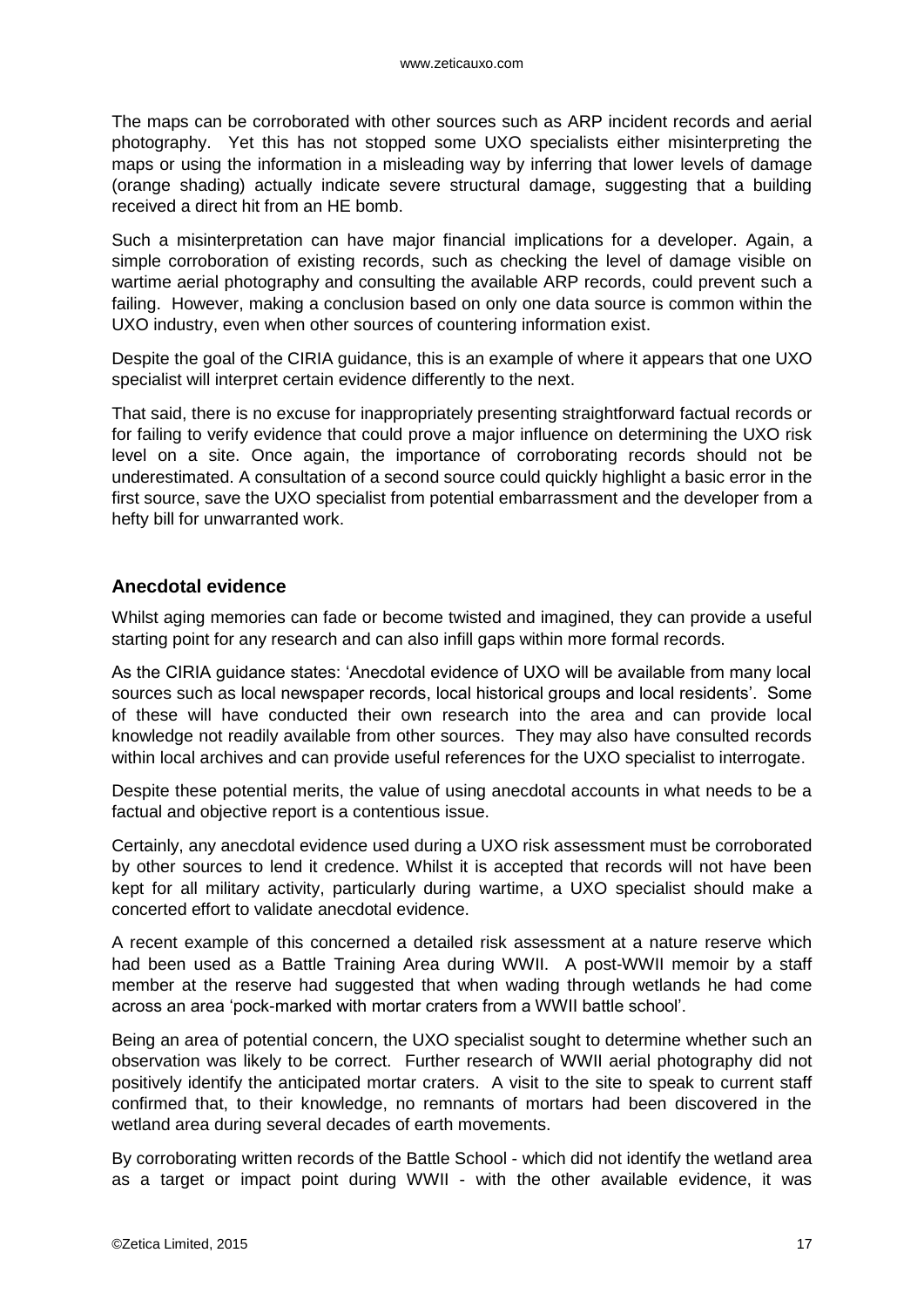reasonable to conclude that the former staff member had misinterpreted the natural terrain for mortar craters due to their knowledge of the wartime use of the area that probably encouraged the connection of every undulation and depression to military relics.

Whilst taking the anecdotal information seriously, by thoroughly interrogating it with recourse to other records it was possible to provide a confident conclusion that the area had a low UXO hazard level and therefore significant risk mitigation was not required. This was borne out by the subsequent ground works in the wetland area, which did not encounter UXO.

Like any source of information, the UXO specialist has to make comment on the validity of anecdotal accounts and attempt to verify their accuracy or highlight their relevance to the risk assessment.

Currently, there appears to be a reliance by some in the industry on using easily accessible internet-based anecdotal accounts to build up an impression of significant military activity in an area, implying that a hazard may exist on a site even if no positive evidence is presented to confirm such a supposition.

By their very nature, anecdotal accounts are emotive rather than strictly factual. People living through wartime, for instance, are likely to recall their feelings at the time rather than exactly where a bomb fell or where the local Home Guard kept its munitions cache.

Additionally, what an individual considers 'significant bombing' may be at odds with what the UXO industry defines as a significant bombing density. It merely relates to perception.

Anecdotal evidence should not be dismissed out of hand but used with caution until corroborating records either confirm or refute its content.

#### **Experience of the extreme does not make it the norm**

A developer employs a UXO specialist to take advantage of their experience and professional approach. Experience of operational military sites and other facilities such as explosives factories provides a unique insight into what can occur on such establishments that may not necessarily be recorded formally.

Where few detailed records remain, a UXO specialist should not resignedly conclude a high UXO risk simply because of a dearth of knowledge. They are being paid for their expert opinion and experience and are entitled to use it for the benefit of the developer. Such experience, if used objectively, can be invaluable.

The CIRIA guidance provides an insightful case study into using a qualitative approach to assess the UXO hazard on a site in the absence of detailed bombing records. Without informative ARP records it is still possible for the UXO specialist to use aerial photography, comparison of pre and post-WWII mapping and anecdotal accounts to make an objective assessment based on their experience of similar circumstances.

The citing of 'experience' in UXO risk assessments has, however, become disquieting, where the extremes are cited more commonly than the norm. For a UXO specialist to cite an extreme circumstance that may have occurred once in their experience, and present it as a normal occurrence, is both irresponsible and tantamount to scaremongering.

With relatively few UXO specialists in the UK, it is easy to make a play on 'expertise' and 'experience' without challenge.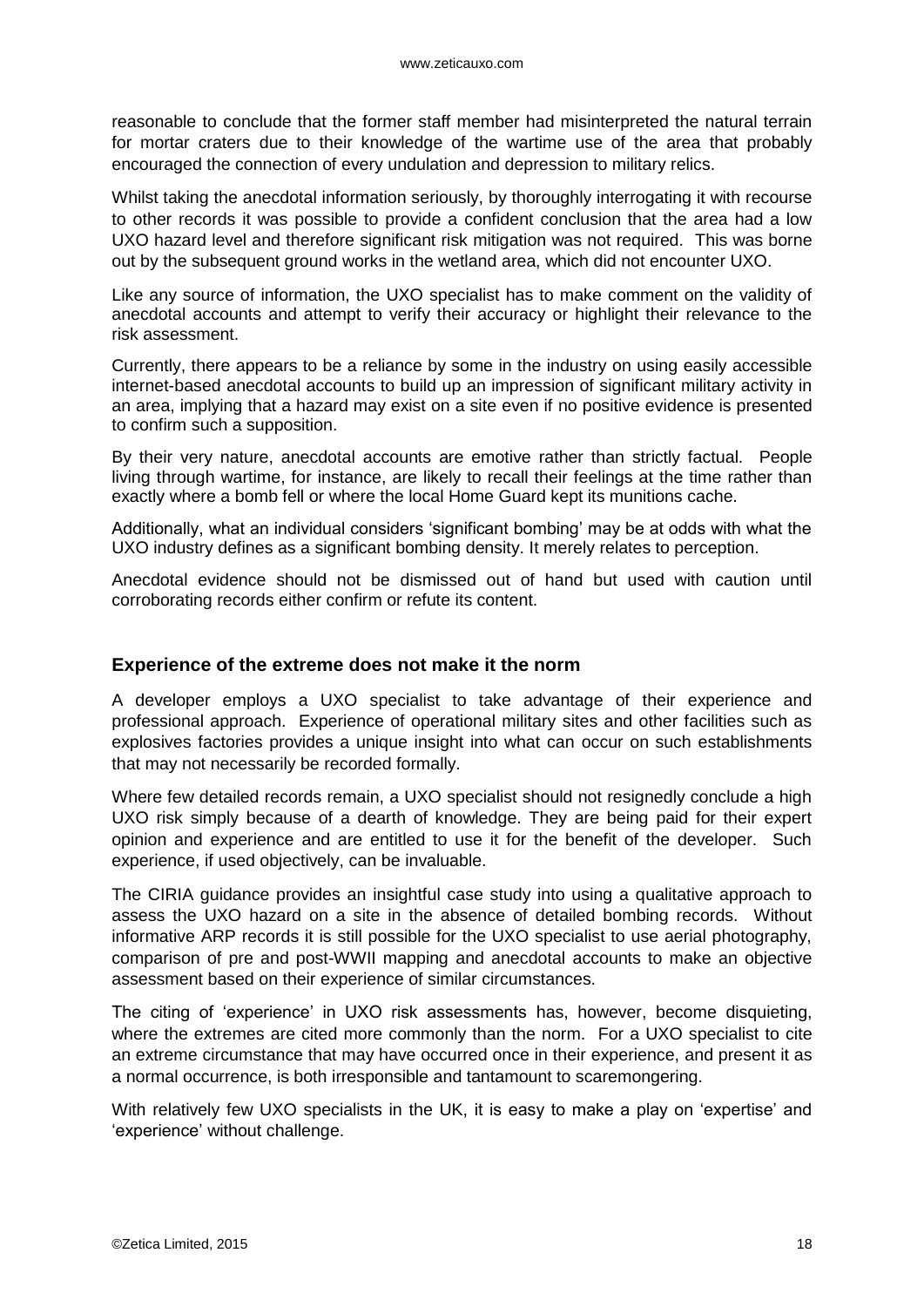This should not detract from the facts. Each risk assessment is a clean slate, requiring the same level of detailed research as the previous study and citing the likely hazards, not the unlikely extremes that may once have applied to a particular site.

For example, there is a tendency for some UXO specialists to put an emphasis on the undisciplined nature of the Home Guard - it is almost as if they have been using 'Dad's Army' as a source of their information - suggesting that its personnel were by nature unsafe in their use of munitions and in their disposal practices.

Whilst there are records of the Home Guard disposing of UXO in an unexpected manner, to present these as the norm and create a general rule based on 'experience' is just another way to exaggerate the UXO risk on a site.

Indeed, some UXO specialists seem to blight anywhere the Home Guard trod during WWII (which was most of the UK) as having an elevated UXO risk.

No one should be naïve to disregard the fact that the exigencies of wartime mean that for any military unit, standard protocols may not have been followed. This is not to say that such a reality should be used as a justification to imply that a hazard may be present across every military establishment, such as airfields, barracks and training areas.

As with the Home Guard, the UXO disposal practices of regular troops are constantly called into question by UXO specialists in a generalised manner, without any recourse to sitespecific evidence.

What then is the difference between the disposal practices of the voluntary Home Guard and regular military units? If none exists, then why attribute great significance to it? Such practices simply become part of the low background risk applicable to all sites in the UK, unless supporting evidence to the contrary is found.

A risk assessment should be evidence-driven with the focus on the site in question, citing similar examples where appropriate but not as justification for a vague risk assessment, in lieu of thorough research.

A UXO specialist that makes the extreme and rare appear to be the norm will undoubtedly feel vindicated when ordnance is found on a site identified as having a low UXO hazard level by another specialist.

In practice, they are simply using this extremely rare occurrence to justify the countless occasions when they have undertaken UXO risk mitigation without good reason, further perpetuating their proclivity for erring on the side of caution because it generates more work.

The experience of UXO specialists, when applied correctly, is an invaluable tool in aiding the understanding of potential UXO risks on a site. As the CIRIA guidance demonstrates, it is particularly useful for sites with a complicated military history or those where few documentary records are available. To use experience as a cover for poor research and a desire for winning follow-on mitigation work devalues the expert status of UXO specialists in general.

### <span id="page-18-0"></span>**Location and Land Use**

The CIRIA guidance is clear that the location of a site and its land use, both present and historic, will have an impact on any UXO risk assessment.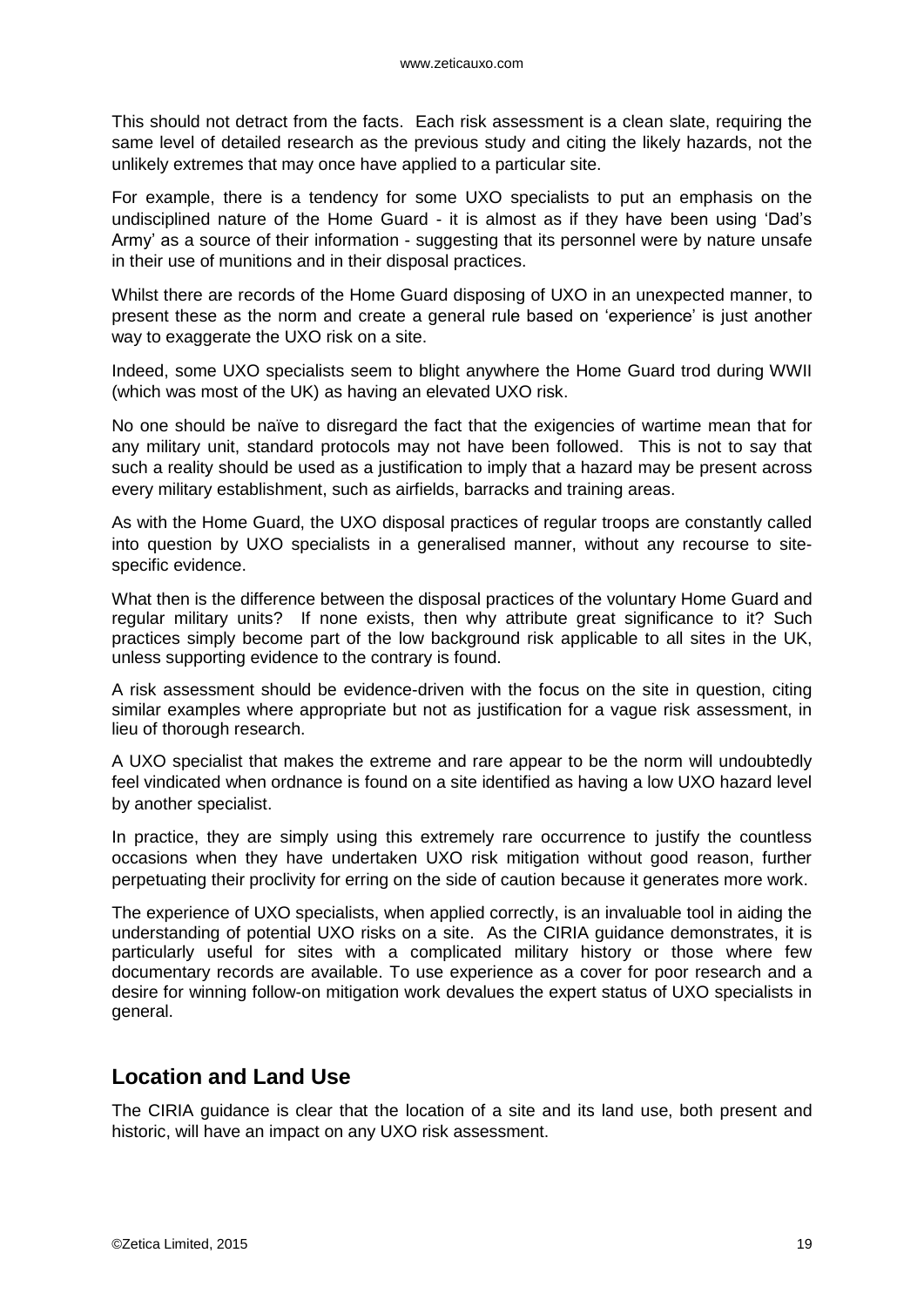Indeed, the site location often provides a logical starting point for any risk assessment. If the site is in London then the likely focus will be on obtaining bombing records to determine the potential for a UXB hazard to exist. If the site is on an isolated moorland in Yorkshire, then the focus is likely to be other potential sources of UXO (such as military training, bombing decoys and aircraft crashes).

Simultaneously, if a site is a known former military airfield, firing range, munitions factory or alike then there are certain sources of information that will need to be consulted at the earliest opportunity in order to understand the potential hazard.

Of course, all sources of UXO hazard must be assessed but the historic location and land use of a site (confirmed by historical maps and aerial photographs) provides a sound initial reference point.

Considerations of site land use are crucial for three key reasons:

- 1) To determine the likelihood of the site being a strategic target for wartime bombing.
- 2) To ascertain the potential for a UXB to have fallen on the site unnoticed.
- 3) To assess whether any military activity likely to provide a source of UXO hazard occurred on the site.

What is important to emphasise is that historic land use alone does not create a UXO hazard, even on former military sites. There has to be a viable source of hazard. As the following section shows, this is not a philosophy always exhibited in the UXO industry, despite the CIRIA guidance.

#### **Would your site have been targeted?**

There is a general rule propagated by the CIRIA guidance that sites located in the centre of large cities are more likely to have a potential UXO hazard from aerial bombing than sites in rural areas.

This is not to say, of course, that every site in London will have a UXB hazard. There are countless examples of UXO specialists making bland statements along the lines that London was heavily-bombed during WWII and therefore the potential of encountering UXB is high.

What always needs to be taken into account is the location of the site, whether it was a strategic target or whether it was near to one.

The same logic needs to be applied for rural sites. Just because a site was in a remote location does not mean that it will necessarily have a low UXB hazard. The Luftwaffe built up a vast portfolio of potential targets, even in rural locations where they identified ordnance factories, railway junctions and military camps amongst other regional targets.

Additionally, bombing decoys were established in remote rural locations to deflect bombing away from major cities, port and industrial facilities. These are a potentially significant source of UXB hazard for rural sites, even if there were no obvious targets for miles around. Whilst the locations of most of these decoys are well-catalogued, there has been at least one occasion when a UXO specialist has failed to realise that their site was occupied by a bombing decoy, an oversight that was fortunately rectified by a more thorough detailed desk study and risk assessment.

Information regarding site location is important at the preliminary stage but needs to be interrogated through the detailed research advocated in the above sections. Regardless of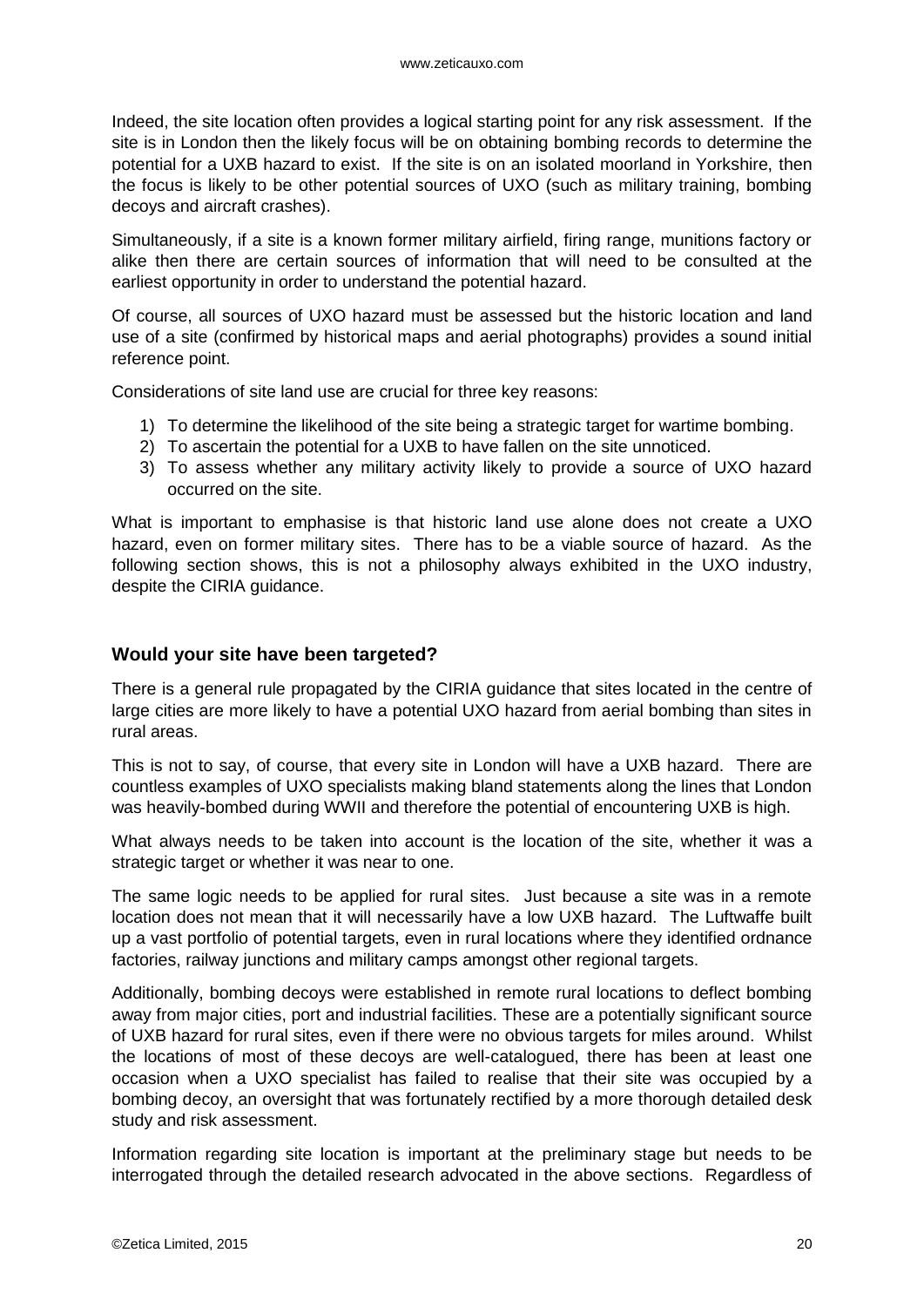the site location and whether it might have been bombed, detailed records need to be obtained to properly assess the potential UXO hazard. Parts of London were of course heavily bombed but vast swathes remained unscathed, even if located close to potential targets.

Likewise, not every bombing decoy was successful and some were in operation for only a very short period of time. To conclude a high UXB risk because a site was the location of a bombing decoy, even when no positive evidence is presented to demonstrate that it was successful, is poor practice. Sadly, some UXO specialists regularly adopt such an approach, even elevating the hazard level in areas surrounding a decoy site based on its proximity rather than any evidence that it was actually bombed.

Conversely, a rural site located nowhere near any strategic targets or bombing decoys may still have a UXB hazard. Although this is an unlikely scenario, German aircraft regularly jettisoned unused bombs on their return to Europe, some of which were deliberately designed to remain unexploded. Again this emphasises the importance of obtaining detailed aerial photography and other records, rather than relying on generalisations.

#### <span id="page-20-0"></span>**Observations**

The land use of a site during wartime will have implications for whether a UXB impact would have been noticed. If a site was occupied and subjected to frequent inspections after air raids (a typical practice for railway property and other important strategic sites) the probability of a UXB having fallen unnoticed decreases.

On the other hand, open waste land or rural areas would not have been considered an essential inspection point for ARP wardens and therefore the probability of a UXB having fallen unnoticed here is greater.

For such considerations to become pertinent, a potential hazard must exist in the first place.

Once a UXO specialist has determined that a site has been bombed they must then assess the possibility of a UXB remaining and at this point the land use of the site becomes relevant.

The historic land use of a site should not be presented as the cause of a UXB risk itself. Many UXO specialists appear to offer the conclusion that unoccupied or rural sites have a higher probability of UXB being present when compared to sites undergoing more observation or inspection. Even if no records have been found indicating that these sites were bombed, they often conclude a moderate UXO risk simply because of the potential that a UXB was missed. This, again, could apply to any remote site in the country and therefore forms part of the low background risk of UXO in the UK, something that can normally be discounted through the use of corroborative sources.

Just as a lack of occupancy on agricultural land is used to justify an elevated risk from unnoticed UXB penetration, the same logic should therefore lead to a reduction in the UXO risk for a site that was occupied throughout WWII. This is rarely the case and such a contradictory approach is misleading and invalid if not applied equally to all types of sites.

It is first and foremost important to ensure that the potential for UXB to be present is established. This potential will be tempered where a site had a high level of observation or inspection (e.g. in an urban area). The hazard level should be no greater than the originally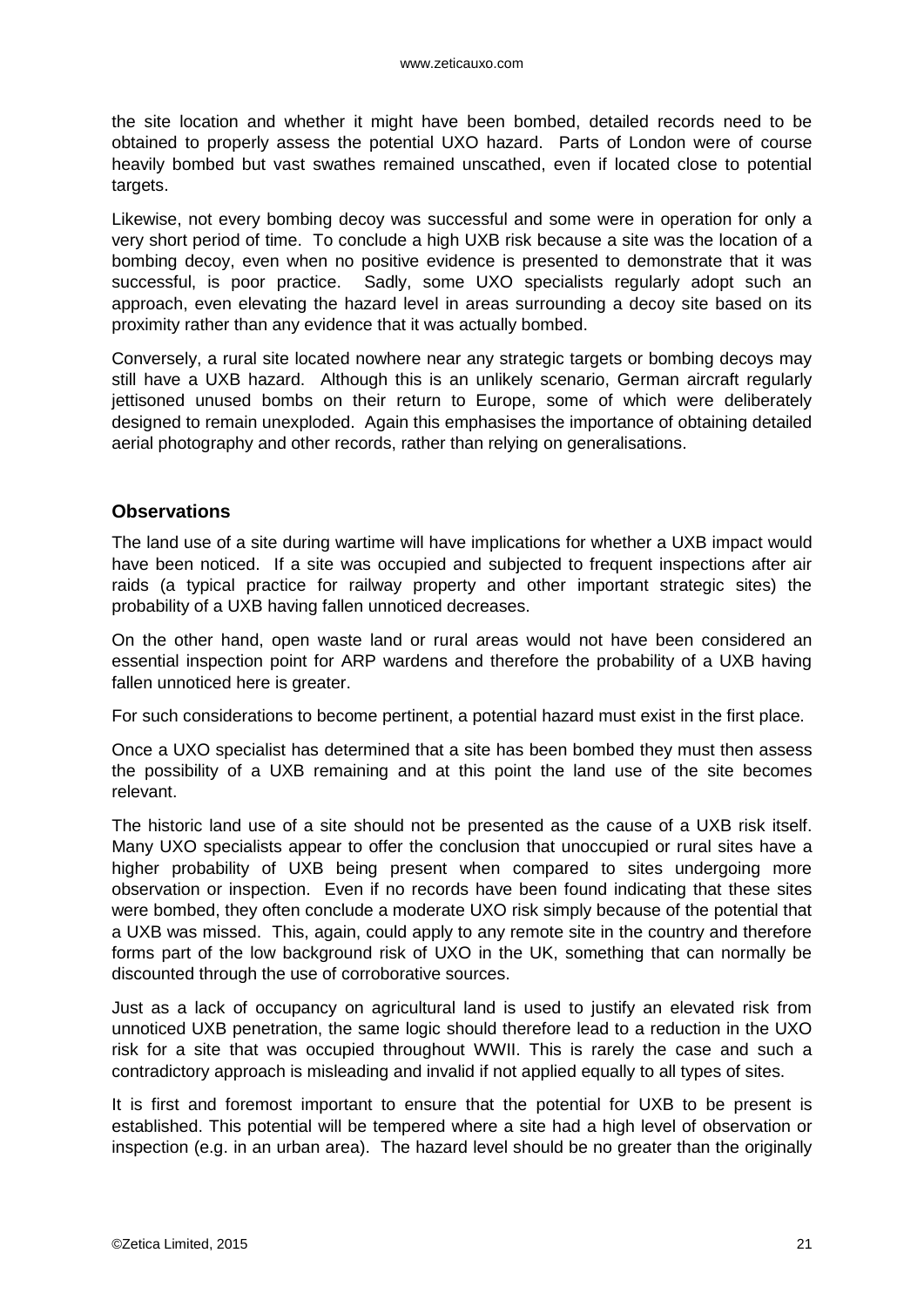identified potential for UXO if a low level of observation or inspection during WWII is anticipated.

#### <span id="page-21-0"></span>**Was your site used by the military?**

Many sites will have a known military history that provides a potential source of UXO hazard. Former airfields, explosives factories, firing ranges, military camps and barracks proliferate across the UK and offer an array of development opportunities.

Whilst these sites offer the potential for a range of UXO hazards to be present, this should not automatically blight development. A UXO specialist is not being paid to tell the developer what they already know. E.g. the site is a former ordnance factory and therefore has a high potential risk of UXO.

It is the job of the UXO specialist to provide a thorough understanding of the operations of such sites, indicating what types of hazard are likely to be present and where, potentially identifying areas where the risk is lower. This allows for appropriate risk mitigation measures to be put in place.

The reality amongst many UXO specialists in the industry remains that if a site was a former military establishment, it automatically has a moderate or high UXO risk. There is often no attempt to identify what types of ordnance may be present, making any recommendations for mitigation potentially unsuitable, increasing both the costs for the developer and also the risk posed to site workers.

As alluded to above, UXO specialists are being employed to demonstrate their experience of dealing with such establishments, not to state the obvious. Why should a developer pay for a detailed risk assessment that does not nothing but reiterate what a cursory glance on the internet would show?

Of course, identifying land that has been used in the past for military activity is not always so straightforward. Whilst certain large tracts of land have been set aside as designated training areas, any open space could theoretically have been used by the military, particularly during wartime when training requirements dramatically increased.

It is therefore essential on greenfield sites, in particular, that the potential for past military use is considered. This requires the same level of tenacious research as when dealing with bombing or other sources of UXO. In particular, it requires looking beyond the readily available set of databases typically checked by some UXO specialists.

On many occasions, an obscure archaeological report, a military requisitioning order for use of farmland or an aerial photograph can identify otherwise unrecorded military activity.

This does not, of course, necessitate that every area of open park or farmland in the UK has a UXO hazard associated with it. Yet, unfortunately, some UXO specialists appear to take this view as an alternative to undertaking detailed research.

Again, it is common for many UXO specialists to make general statements about how farmland was requisitioned by the military during WWI and WWII and how therefore the potential of uncovering British UXO on a rural site is a distinct possibility.

Such a suggestion is not completely unreasonable in the sense that nothing can ever be totally discounted during wartime. But just because something cannot be ruled out does not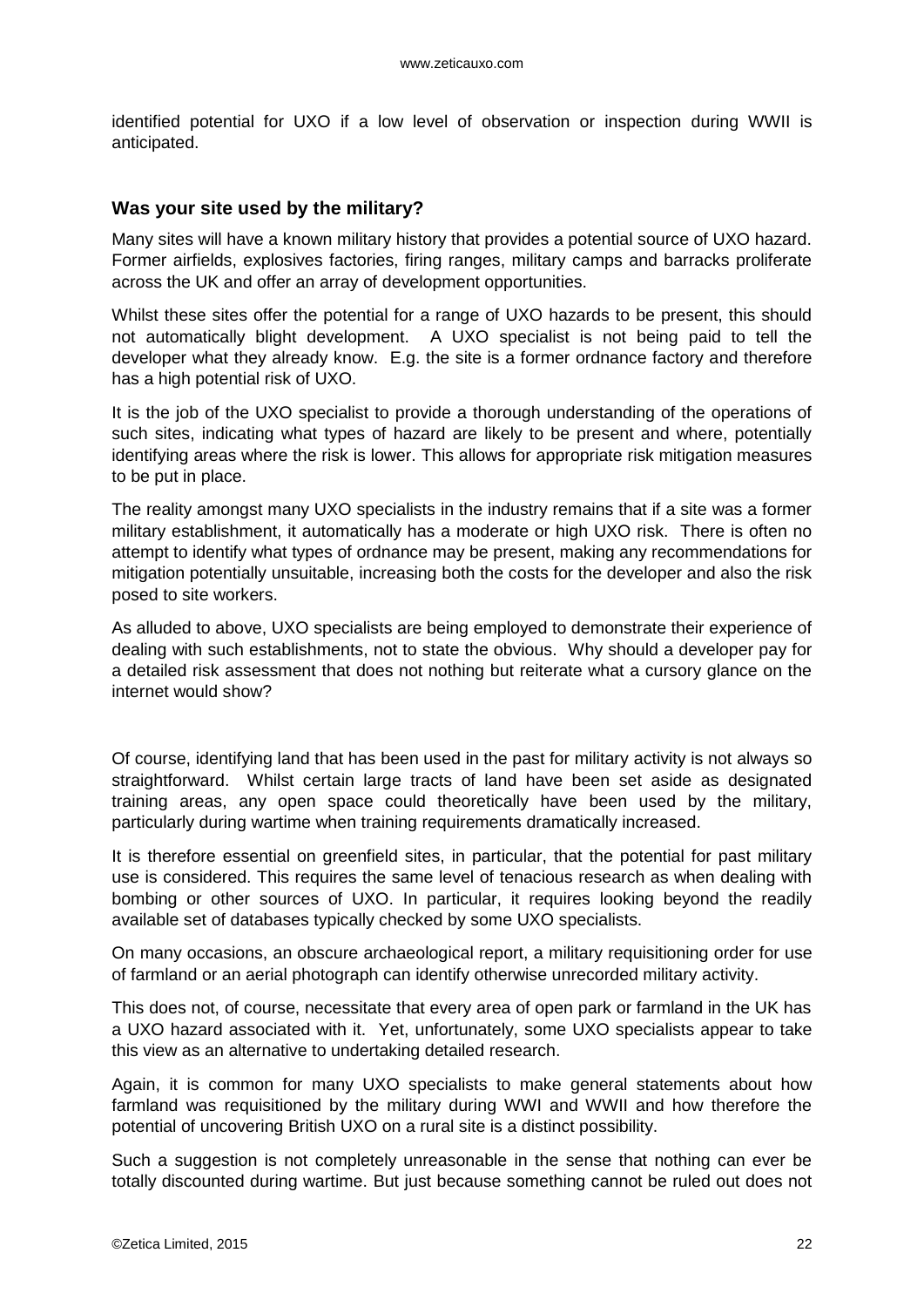mean that it happened (the norm vs the extreme again). An elevated UXO risk for British ordnance should not be assigned as a result of a lack of knowledge but because of positive evidence that military training occurred on a site.

Aerial photography would usually be sufficient to determine whether a site was used by the military or simply for agriculture. Yet, as demonstrated above, it is rare that UXO specialists endeavour to attain such a resource, essentially leaving them (and the developer) in the dark and overly-reliant on wildly generalised suppositions.

Such a lack of clarity is indicative of the frequent failure of UXO specialists to corroborate records, leading to general statements that could ultimately be used to identify a UXO risk on every rural site in the country.

### <span id="page-22-0"></span>**Airfields**

Very few WWII airfields have been substantially redeveloped. Developers are increasingly recognising the potential to use such sites for solar farms, housing or other developments. Indeed, the land bank offered by Britain's military past is recognised to present a significant opportunity to developers across the country.

By their very nature former military sites such as airfields can be associated with a wide range of potential UXO and other military-related hazard sources. The majority of airfields had munitions storage and disposal areas, weapons practice ranges, aircraft breaking areas, and a whole host of other features that can provide a potential source of UXO.

Of course as strategic targets many airfields were bombed and therefore there can be an associated UXB hazard.

In the vast majority of cases, these sources of UXO are discrete, contained and rarely widespread. Consequently, whilst there is a potential to find a wide range of UXO from the smallest bullets to the largest bombs, these are most likely to be in distinct locations and can be identified through a thorough risk assessment.

This fact is clearly outlined in the existing CIRIA guidance but apparently ignored by some UXO specialists. The guidance even provides a case study dedicated to dispelling the myth that the entirety of a former military airfield will have a UXO risk.

This reflects the operational requirements to keep parts of an airfield free of UXO. For instance, the runways, landing area and technical facilities would not have been logical places to store or dispose of significant quantities of ordnance as a standard practice.

By obtaining detailed site plans, a range of aerial photography and operational records books for the airfield in question, these potential locations can often be identified with some confidence.

It remains common, though, for many UXO specialists to assign an entire airfield site as having a high UXO risk, with adjacent land assigned a moderate risk simply because of its proximity to the airfield. There are even examples of reports citing pipe mines on adjacent airfields as being a potential source of UXO hazard. This is contrary to the clear example provided in the CIRIA guidance.

A particularly striking feature of some industry reports is how they are littered with examples of UXO having been found at former military airfields in the UK. Whilst there is no reason to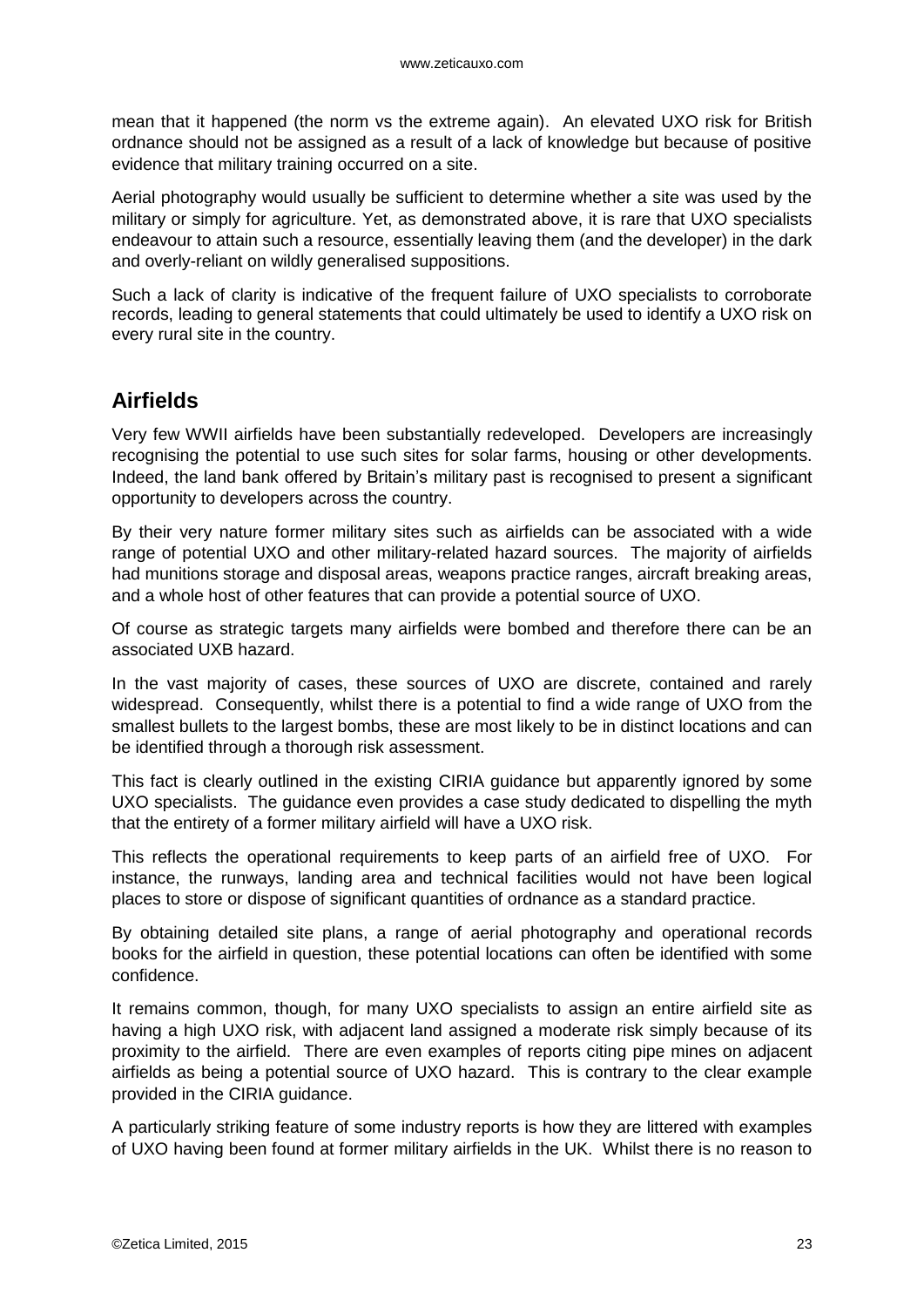doubt that these UXO finds actually occurred, the examples taken are often from airfields with a completely different layout and operational history to the site being assessed.

Again, a UXO specialist has the potential to use their experience of working on airfield sites to the benefit of the developer. Unfortunately, it is often the case that they use it to the developer's detriment.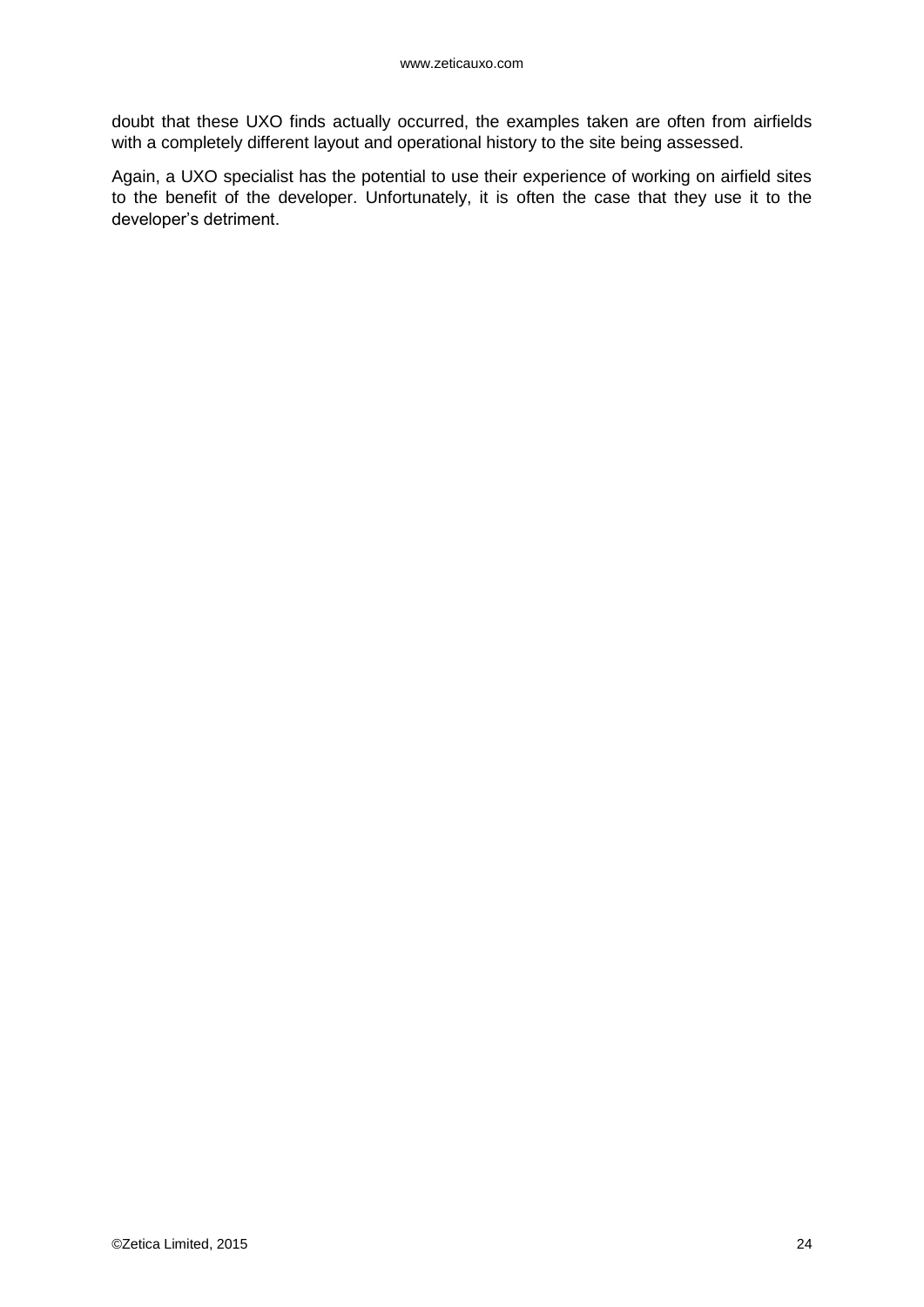# <span id="page-24-0"></span>**Defining Hazard Levels, Risk and Mitigation Requirements**

As the previous sections have showed, some UXO specialists apply poorly defined risk classifications, with the facts presented often at odds with the conclusions.

This can provide the complete opposite to the aim of clarity, objectivity and consistency advocated by the CIRIA guidance.

### <span id="page-24-1"></span>**Defining hazard and risk levels**

We all use the term risk when we mean hazard and vice versa. But sections of the UXO industry have an even worse habit where the difference between low, moderate or high hazard (or risk) level is simply not defined, along with the requirement for action thereafter.

To make matters worse, the use of 'low to medium (moderate)' or 'medium (moderate) to high' risk levels is commonly used, seemingly to hedge bets and presumably due to the typical erring on the side of caution philosophy adopted in lieu of undertaking thorough research.

The implications of this wavering can be quite significant for the developer, particularly on a low-moderate site where the recommendations for risk mitigation will naturally be commensurate with the higher risk level.

Of course, good practice would be first to define what a low, moderate or high UXO hazard level is. It is possible to provide a simple explanation, with clearly defined boundaries from very low to very high hazard level along the lines of the below table:-

| Definitions of UXO Hazard Level for a Site |                                                                                                                  |  |  |  |
|--------------------------------------------|------------------------------------------------------------------------------------------------------------------|--|--|--|
| <b>Hazard Level</b>                        | <b>Definition</b>                                                                                                |  |  |  |
| <b>Very Low</b>                            | There is positive evidence that UXO is not present, e.g. through<br>physical constraints or removal.             |  |  |  |
| Low                                        | There is no positive evidence that UXO is present, but its occurrence<br>cannot be totally discounted.           |  |  |  |
| <b>Moderate</b>                            | There is positive evidence that ordnance was present and that other<br>uncharted ordnance may be present as UXO. |  |  |  |
| <b>High</b>                                | There is positive evidence that UXO is present.                                                                  |  |  |  |
| Verv High                                  | As high, but requires immediate or special attention due to the potential<br>hazard.                             |  |  |  |

Assessing the hazard level is all about being reasonable. If there is no positive evidence to indicate that UXO may be present on a site, then it is reasonable to assume that it is unlikely that UXO does exist on the site, doing away with the more ambiguous low to moderate risk level.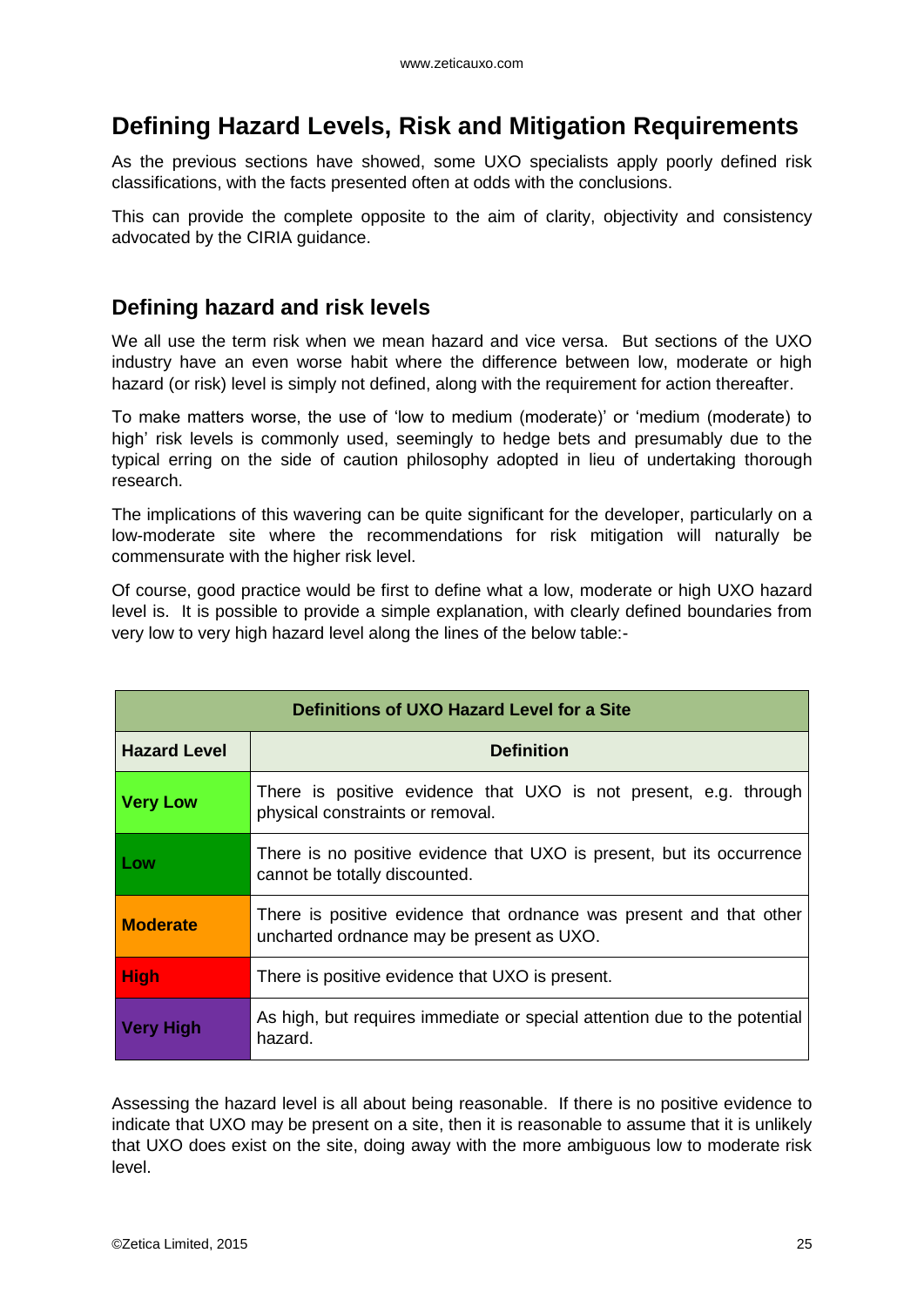Like any area of the UK, unless a site has been actively cleared of UXO (so designated a very low hazard level), there is no guarantee that UXO cannot be present. It is therefore always advisable to ensure that even when a low hazard level is concluded, a precautionary approach of sensitising site staff to the background UXO hazard through site inductions is carried out. This means that in the very unlikely event that something suspicious is found, appropriate action is taken and a reassessment of the hazard level is conducted.

Developers can gain comfort from the fact that in practice finding UXO on a site deemed to have a low UXO hazard level is very rare and that a risk assessment derived from thorough and corroborated research is overall going to offer a safe environment. This is in contrast to the poorly researched UXO risk assessments that advocate extensive and costly risk mitigation that may be addressing hazards that do not even exist and in fact miss the real risks on the site.

Some UXO specialists will assign a higher risk level to a site because of the 'devastating' consequences of detonating UXO. There is no doubt that the repercussions of detonating UXO (particularly UXB) could be catastrophic, but the whole process of risk assessment relies on an appropriate balance of consequence versus likelihood.

A lack of confidence in their research leads some UXO specialists to put more weight on the probability of detonation which, using a numerical assessment process, naturally leads to higher risk levels being determined for a site.

Whilst we should never be complacent when addressing UXO issues, on the majority of sites in the UK a developer would be extremely unlucky to encounter UXO. Yes, the consequences of accidental detonation could be severe, but for that unlikely possibility to even be contemplated there has to be credible evidence that UXO might be present.

The poor definition of UXO hazard levels, and so consequently UXO risk levels, means that some UXO specialists recommend extensive risk mitigation measures with little substantiation.

The often routinely provided low-moderate risk level typically results in UXO specialists recommending that an Explosive Ordnance Clearance (EOC) Engineer be present for any excavations on a site. This is a potentially lucrative revenue earner for UXO specialists but is often wholly unjustified.

By defining the hazard level at the start, it becomes more tangible for the developer to understand that the presented likelihood of encountering UXO is balanced with the scope of work and the consequences of detonation, so that the recommended mitigation is commensurate with the identified risk.

There are numerous examples of desk studies and risk assessments that confirm that there is no military activity, no WWI or WWII bombing, or any other sources of UXO associated with the site, but incongruously significant UXO risk mitigation measures are recommended.

Any risk mitigation recommendations must naturally bear some relation to the UXO risk assessment, and recommendations should differ considerably depending on the identified risk level on a site and the developer's proposed works.

Some UXO specialists still seem to raise the spectre of an explosion on a site, and use the emotive connotations of such a potential incident as a way of bypassing the factual evidence they have gathered to proceed towards more costly mitigation.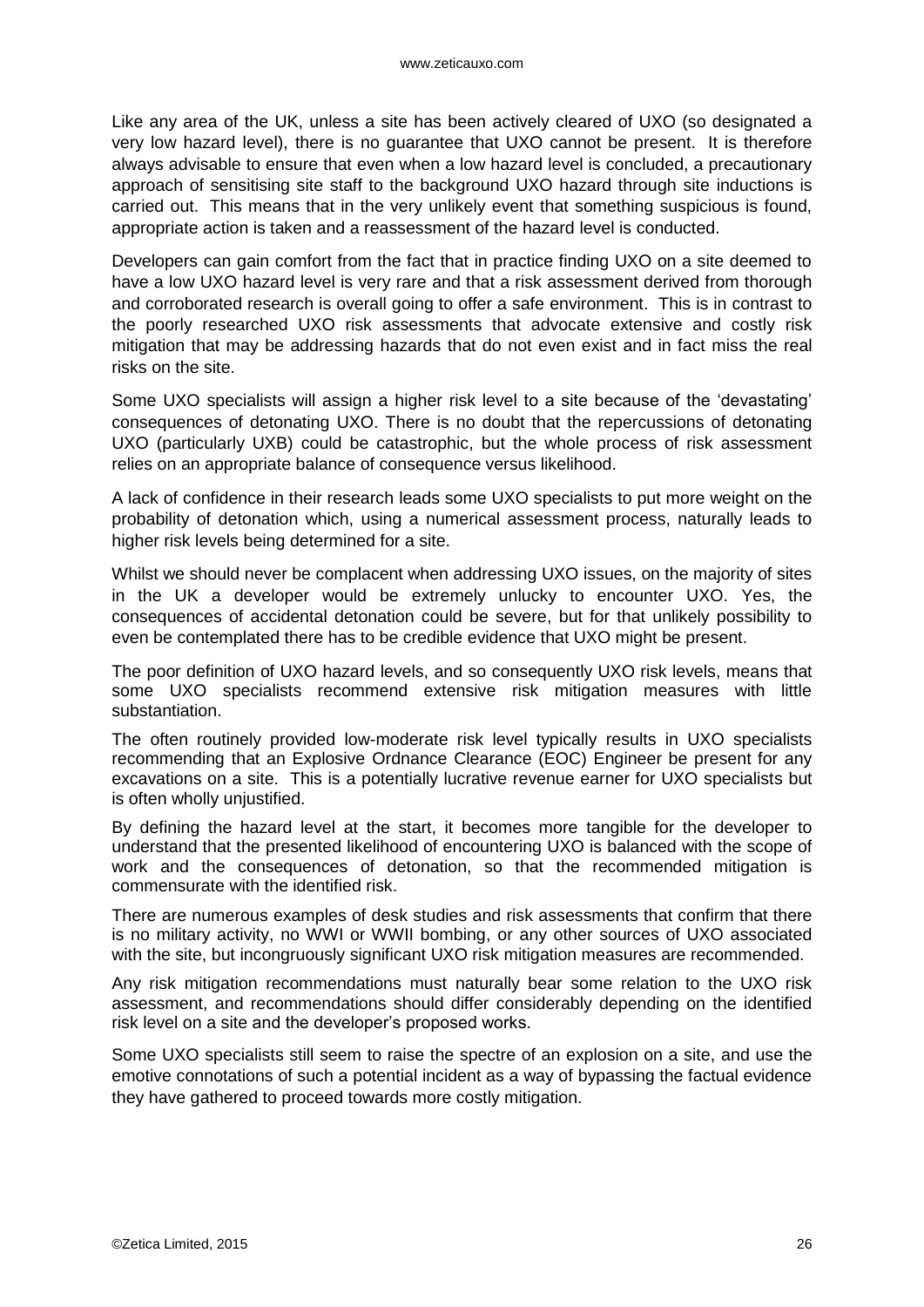### <span id="page-26-0"></span>**Zoning the UXO hazard level**

For all sites, zoning of the UXO hazard level should be a natural result of a detailed UXO risk assessment. This ensures that any recommend risk mitigation is applied to those areas where it is required and where possible enables a developer to better plan or, if necessary, redesign their development phases, potentially offering considerable cost savings.

Even in areas of heavy bombing or significant military activity, large areas of a site can still be assigned a low UXO hazard level based on obtaining detailed records.

A standard starting point for a UXO specialist should be that all sites have a low UXO hazard level and this will only change if there is positive evidence from the historical records that a potential hazard exists. Even then this hazard will often only affect discreet areas, allowing a zoning of the hazard level.

A UXO risk assessment must therefore endeavour to identify the actual type and likely location of ordnance anticipated in order to derive appropriate risk mitigation. Failure to do this can result in an inappropriate risk mitigation programme whereby the developer spends considerable amounts of money without achieving any further benefit.

Some UXO specialists seem to neglect such an approach, instead assuming that some form of UXO hazard exists across a site regardless of the historical records.

Where a zoning of the hazard level is attempted it is often just due to land use and not the actual density of bombing or alike. For instance, if a building remained intact during WWII it may be assigned a low risk, yet an adjacent allotment may be assigned a moderate risk even though in both cases there are no records of bombs falling on the site.

Whilst an attempt to zone the UXO hazard level on a site is admirable, it becomes less useful when based on a flawed logic that offers little sound reasoning for the differentiation presented.

#### **The Cost of Getting it Wrong**

A poorly researched and executed desk study and risk assessment can obviously incur the ultimate price and put lives at risk.

The same lack of thorough research, combined with a non-objective view, can similarly cost UK developers millions of pounds through unnecessary risk mitigation, which has probably meant in the past that some developments did not go ahead.

It is routine to be asked to price £100,000s of UXO risk mitigation work, only to find that the evidence presented for the recommended works shows little if any justification for the works.

By investing in a detailed risk assessment the developer is more likely to receive a thoroughly-researched and properly corroborated report that provides a confident conclusion, usually resulting in a lower UXO risk being identified for all or at least key parts of a site.

Obtaining a cheap UXO risk assessment produced in only a couple of days is only likely to result in greater costs in the long term.